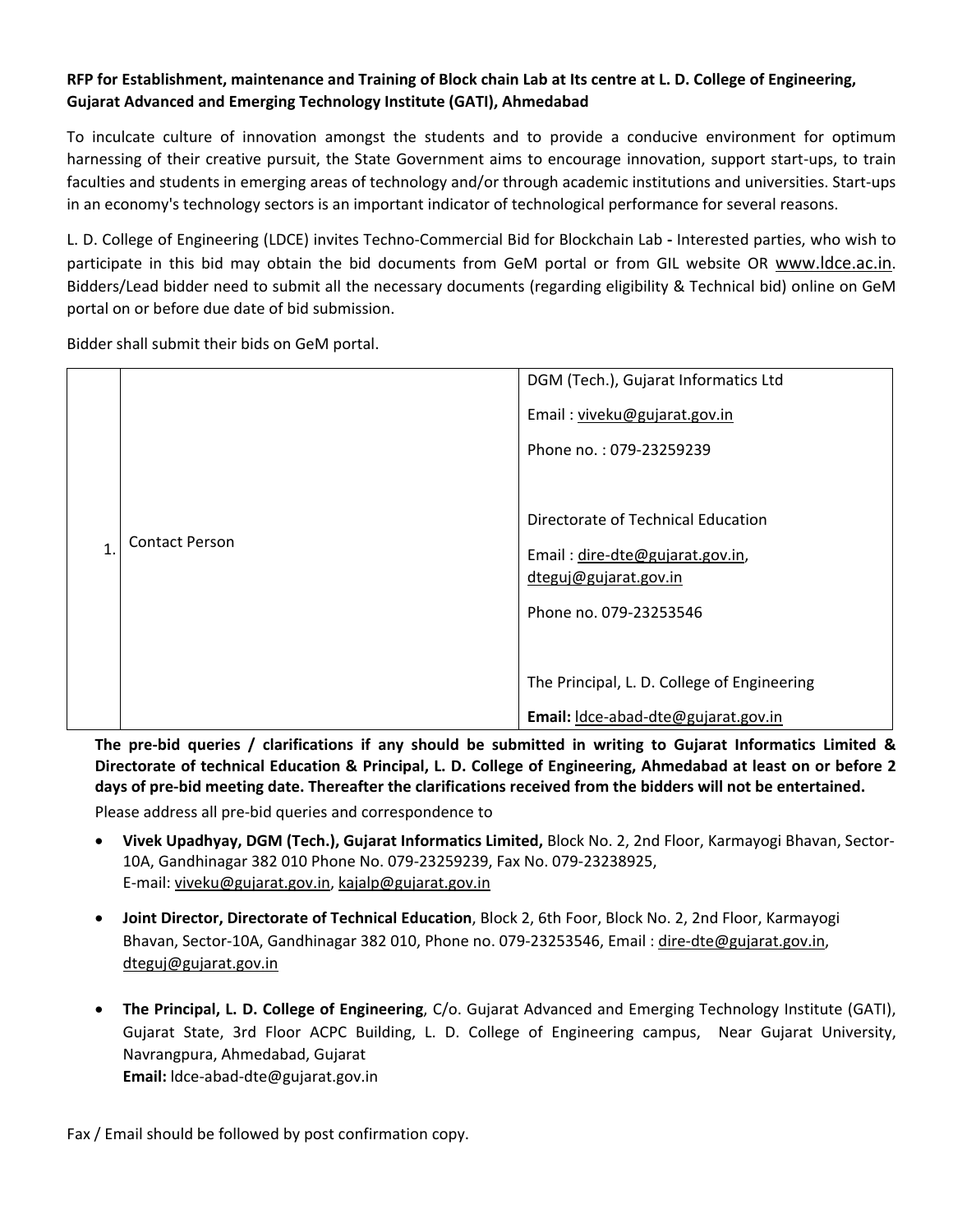# [**QCBS evaluation Details**]

The Bidder with lowest qualifying financial bid (L1) will be awarded 100% score. Financial Scores for other than L1 Bidders will be evaluated using the following formula:

Financial Score of a Bidder (Fn) = {(Commercial Bid of L1/Commercial Bid of the Bidder) X 100} % (adjusted to 2 decimal points) Where, Fn = Normalized financial score of the Bidder Combined and Final evaluation is relevant for QCBS bids only. L1 = Lowest qualifying financial bid

#### **Combined and Final Evaluation**

The technical and financial scores secured by each Bidder will be added using weightage of <60%> and <40%> respectively to compute a Composite Bid Score.

The Bidder securing the highest Composite Bid Score will be adjudicated as the most responsive Bidder for award of the Project/Contract. The overall score will be calculated as follows: ‐

 $$\text{dB}$  = 0.60  $$\text{Th} + 0.40$$  Fn>

Where,

Bn = overall score of Bidder

Tn = Technical score of the Bidder (out of maximum of 100 marks)

Fn = Normalized financial score of the Bidder. In the event the bid composite bid scores are

'tied', the Bidder securing the highest technical score will be adjudicated as the Best Value Bidder for award of the Project.

#### **Example:**

A. Normalisation of technical bids:

| <b>Bidders</b> | <b>Technical Score</b> | Calculation | Normalized Technical |
|----------------|------------------------|-------------|----------------------|
|                |                        |             | Score                |
| Bidders-1      | 75                     | 75/95*100   | 78.94                |
| Bidders-2      | 80                     | 80/95*100   | 84.21                |
| Bidders-3      | 85                     | 85/95*100   | 89.47                |
| Bidders-4      | 95                     | 95/95*100   | 100                  |

#### B. Normalisation of Financial Bids:

| <b>Bidders Financial</b> | Financial Quote in | Calculation | Normalized Financial Score |
|--------------------------|--------------------|-------------|----------------------------|
|                          | Lakhs upto 2       |             |                            |
|                          | decimal points     |             |                            |
| Bidders-1                | 120                | 120/120*100 | 100                        |
| Bidders-2                | 145                | 120/145*100 | 82.75                      |
| Bidders-3                | 135                | 120/135*100 | 88.88                      |
| Bidders-4                | 170                | 120/170*100 | 70.58                      |

C. Final Score calculation through QCBS:

The final score will be calculated through Quality and Cost Selection method based on the following weightage: Technical : 60%

#### Financial : 40%

Final score= (0.60\* Normalised Technical Score) + (0.40\* Normalised Financial Score)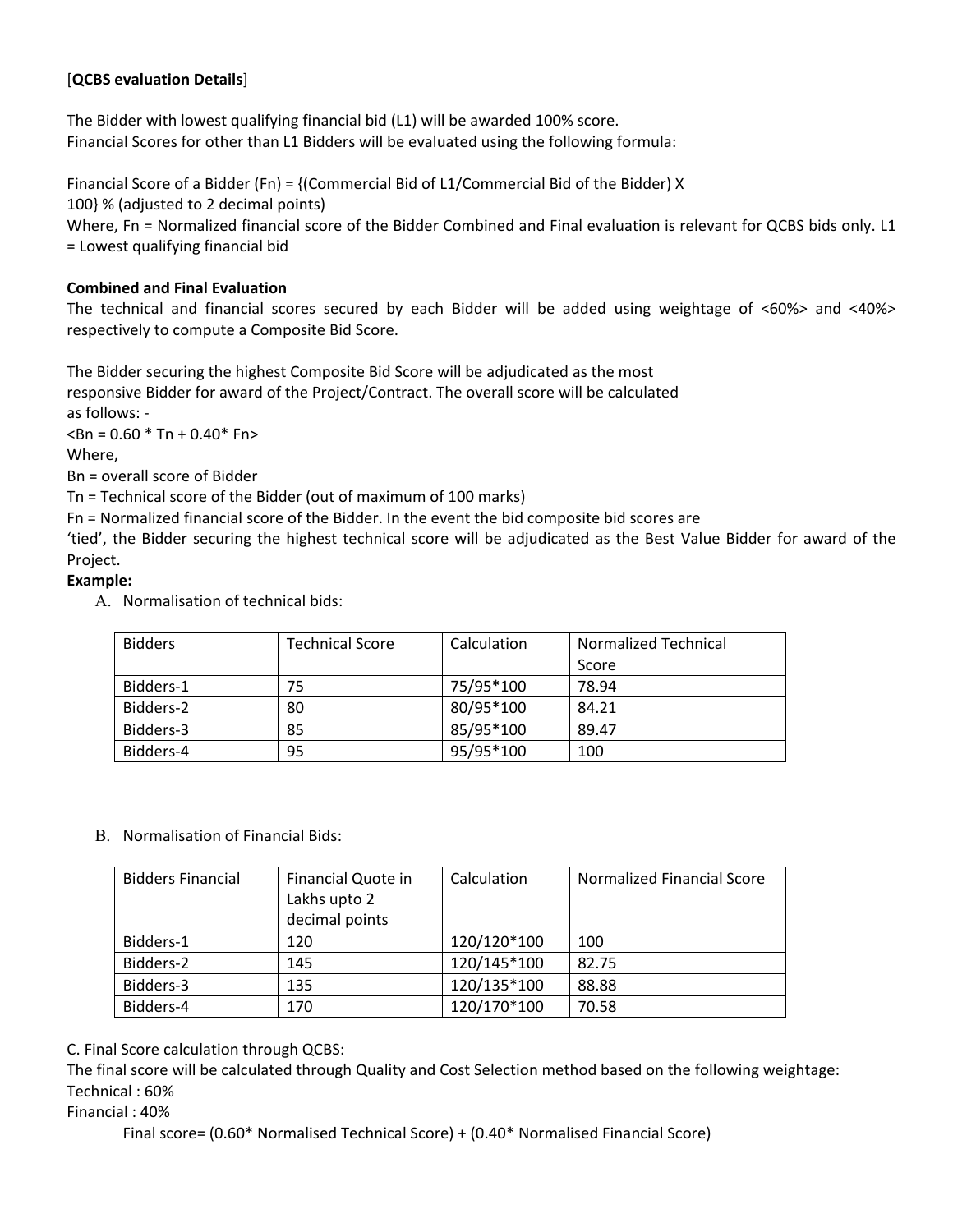#### C. Final Score calculation:

| <b>Bidders</b> | Normalized | Normalized             | Final Score as |
|----------------|------------|------------------------|----------------|
|                | Technical  | <b>Financial Score</b> | per QCBS       |
|                | Score      |                        |                |
| Bidders-1      | 78.94      | 100                    | 87.364         |
| Bidders-2      | 84.21      | 82.75                  | 83.626         |
| Bidders-3      | 89.47      | 88.88                  | 89.234         |
| Bidders-4      | 100        | 70.58                  | 88.232         |

The bidder with the highest final score shall be treated as the successful bidder. In the above example, Bidder – 3 will be treated as successful bidder. In the event the final score are 'tied', the bidder securing the highest technical score will be adjudicated as the Best Value Bidder for award of the contract.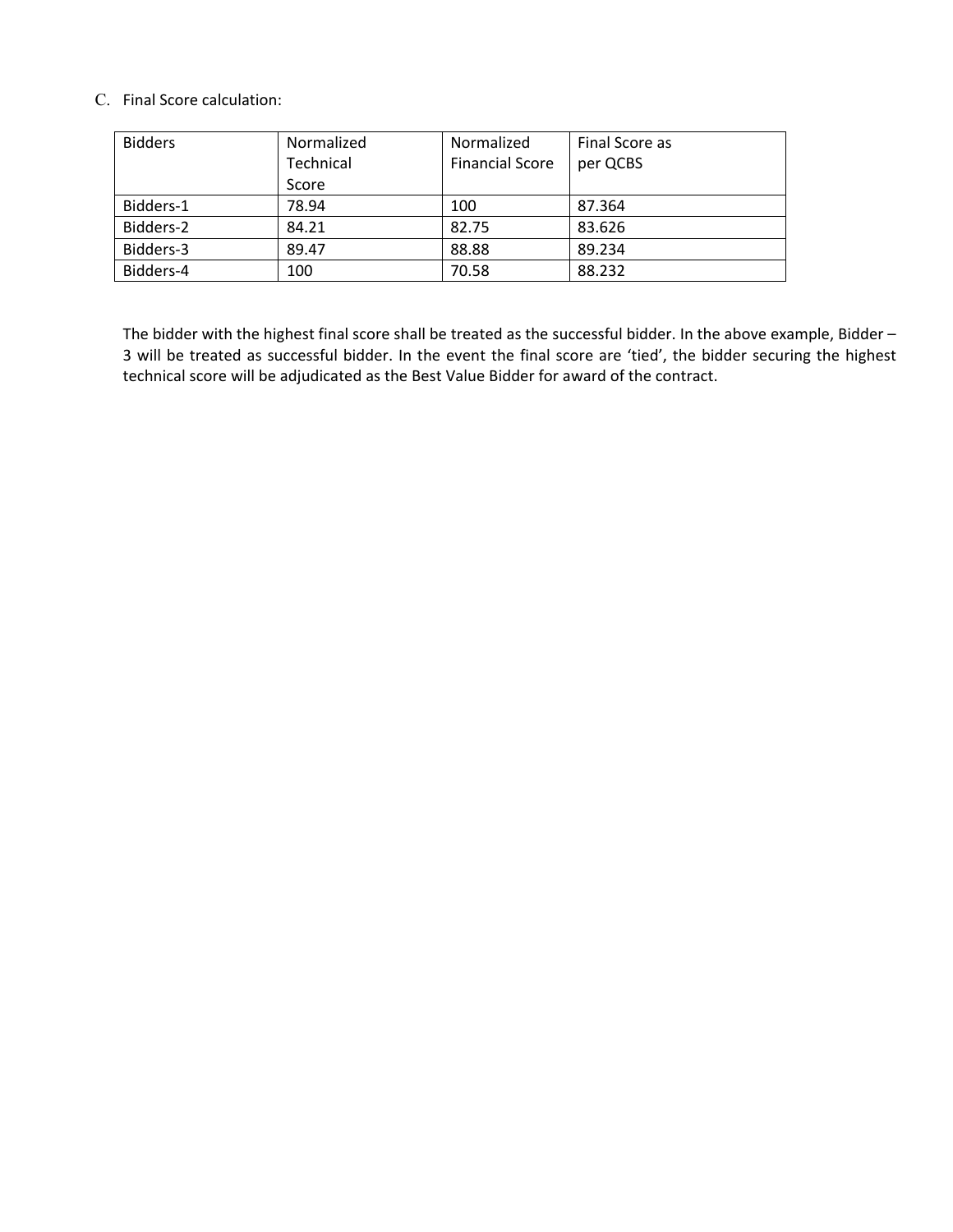#### **ELIGIBILITY CRITERIA:**

| Sr no          | <b>Eligibility Criteria</b>                                                                            |
|----------------|--------------------------------------------------------------------------------------------------------|
| 1              | The sole bidder or Lead Bidder in case of consortium should be system Integrator in the field of IT    |
|                | company in India and should be in existence since last 3 years as on last date of bid submission.      |
|                | In case of consortium, other consortium member should be in the field of software development /        |
|                | software training since last 3 years as on last date of bid submission                                 |
| $\overline{2}$ | The sole bidder or Lead Bidder in case of consortium should have an average annual turnover of         |
|                | minimum Rs. 5 crore for the last three audited financial years (2017-18, 2018-19, 2019-20).            |
|                | The copies of Audited Annual Accounts/Statutory CA Certificate for last three years shall be uploaded  |
|                | along with the bid.                                                                                    |
| $\overline{3}$ | The sole bidder or any consortium member in case of consortium must have experience of                 |
|                | installations of such type of High End Computers in at least 5 Government OR Private                   |
|                | Universities/Institutes. Customer references & Purchase orders must be uploaded along with the bid.    |
| $\overline{4}$ | The bidder should be authorized by its OEM for following items to quote in the bid.                    |
|                | Desktop                                                                                                |
|                | Firewall                                                                                               |
|                | Laptop                                                                                                 |
|                | Projector                                                                                              |
|                | Multi-functional printer                                                                               |
| 5              | OEM of items as mentioned below should have presence in India since last 5 years                       |
|                | Desktop<br>Firewall                                                                                    |
|                | Laptop                                                                                                 |
|                | Projector                                                                                              |
|                | Multi-functional printer                                                                               |
| 6              | The sole bidder or Lead Bidder in case of consortium must have one office in Gujarat. Please upload    |
|                | the copy of any two of the following: Property tax bill/Electricity Bill/Telephone Bill/VAT/CST        |
|                | Registration/Lease agreement. In case, bidder do not have office in Gujarat, bidder should give        |
|                | undertaking to open office in Gujarat within 45 days from the date of empanelment.                     |
| $\overline{7}$ | The sole bidder or each of the consortium member in case of consortium should not be blacklisted       |
|                | by any Ministry of Government of India or by any State Government of India or any of the               |
|                | Government PSUs at the time of bidding. Self-Declaration / Certificate / affidavit mentioning that the |
|                | Bidder is not blacklisted as per the clause should be submitted.                                       |
|                |                                                                                                        |
| 8              | The sole bidder or any consortium member in case of consortium will have to attach copy of at least    |
|                | 01 work completion certificate of similar kind from the client in last three years for the supply of   |
|                | equipment and providing manpower fulfilling the training for same area. Attach proof of same.          |
|                |                                                                                                        |
|                |                                                                                                        |

Note:

- Consortium is allowed. Maximum Two companies shall be allowed in a consortium including the Lead Member. In case of Consortium, lead bidder will have to submit Consortium agreement which clearly stating the roles and responsibilities of each member.
- The Lead bidder or the Consortium member of a bid cannot be part of multiple bidders. Only an OEM / Product Company can be part of multiple consortiums (if the firm is not participating as a Lead Bidder)

**Note :** In GeM bid, Eligibility Criteria are not mentioned, however bidder & OEM of the quoted product must meet eligibility criteria as mentioned above only & Eligibility Criteria as mentioned above will be considered for evaluation.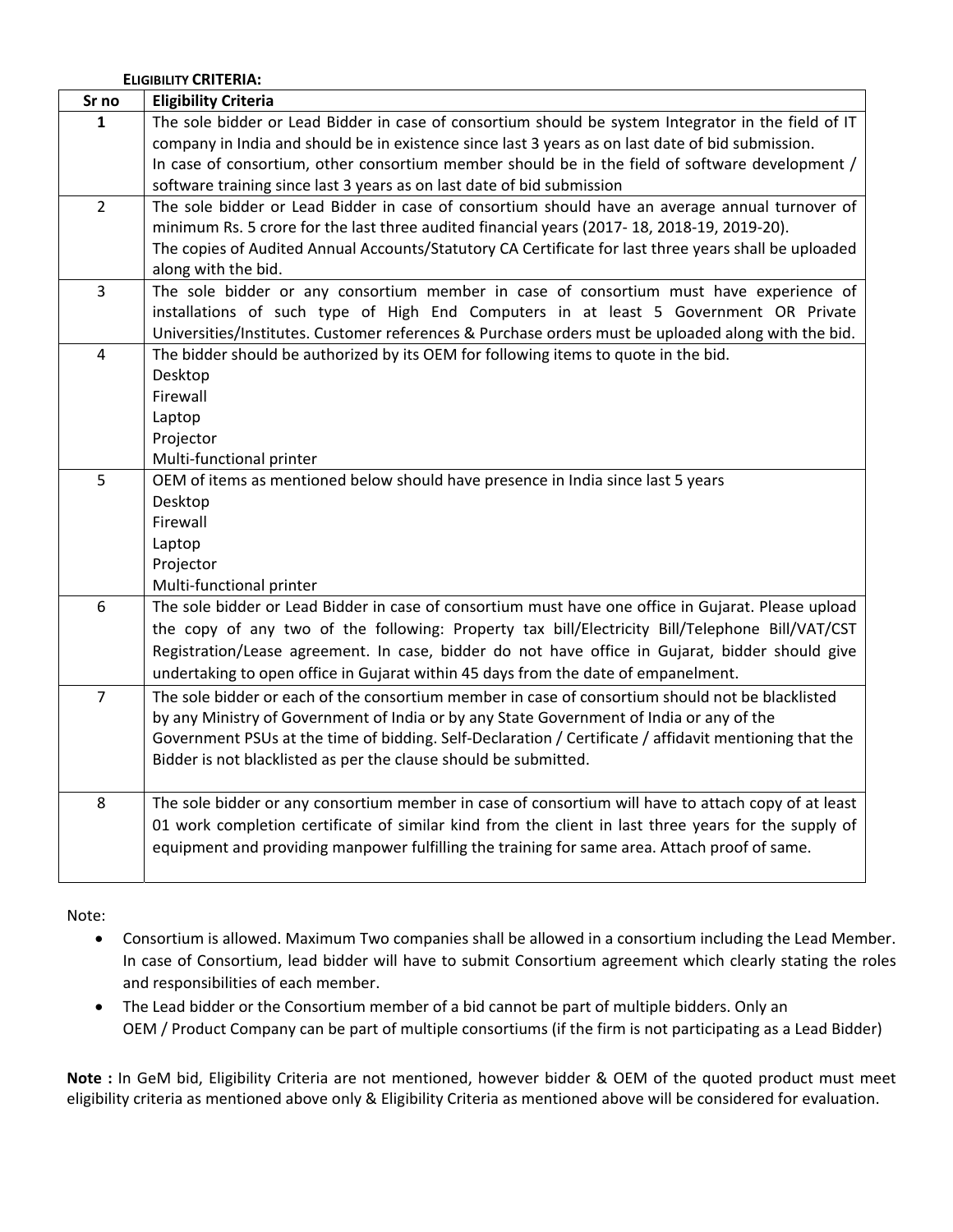#### **Block chain Lab**

To inculcate culture of innovation amongst the students and to provide a conducive environment for optimum harnessing of their creative pursuit, the State Government aims to encourage innovation, support start-ups, to train faculties and students in emerging areas of technology and/or through academic institutions and universities. Start-ups in an economy's technology sectors is an important indicator of technological performance for several reasons.

The following tasks are included as per scope of work defined below,

#### **Scope of Work**

Purpose of developing lab in emerging area is to strengthen the knowledge and practical skills of faculty and students and thus increasing the employability.

Bidder should provide all related manuals i.e. technical/safety/training etc.

**Training:** The courses offered should be certified by IT sector skill Council NASSCOM **OR** The Trainer should possess valid certificate in the Block chain area of training which is well accepted in IT sector.

Quoted items must be as per **Annexure 1**. Necessary furniture/fixture and electrical work for complete functioning of the laboratory should be provided by bidder.

Bidder will be responsible to undertake and complete the work related to **supply, installation and commissioning of equipments and devices as per the bid requirement. All required accessories (connecting cables etc) must be supplied. The bidder will be responsible for providing training (as mentioned in bid document in a batch of 30) to participants after successful installation of all hardware and software. Post training support need to be provided till the contract period in development of applications. Also learning material in hard copy or soft copy must be provided. Carry out training as per schedule decided by institute up to 3 years after completion of installation.**

All the latest / relevant software framework/tool/ application/module related to **Block chain** on open source / customized version is required to be deployed by bidder in proposed hardware in lab to impart the necessary training as per scope of work.

The work must be completed on turnkey basis and the supplied equipments are required to be maintained for 5 years on comprehensive warranty basis from the date of Final Approval and Testing and need to sign SLA. The Bidder shall be responsible for implementation of the work as defined.

#### **Bidder is required to carry out following tasks.**

**a. Turnkey Project Basis:** ‐ The Bidder shall act as single Bidder to organize and manage the entire project – including supply, installation and commissioning of all required hardware, software, networking, accessory items etc and Training. The Bidder shall be in a position to test, demonstrate and certify the basic requirements in accordance with the contract.

b. **Technical Arrangements:** ‐ Post the award of the contract the bidder shall provide details related to the power requirement based on the components that will be installed in various physical locations. Institute will provide the Power, Earthling and if required any other support required on the Civil part.

c. **Warranty Support:** ‐ The Bidder shall be responsible for the warranty support as mentioned in Annexure‐1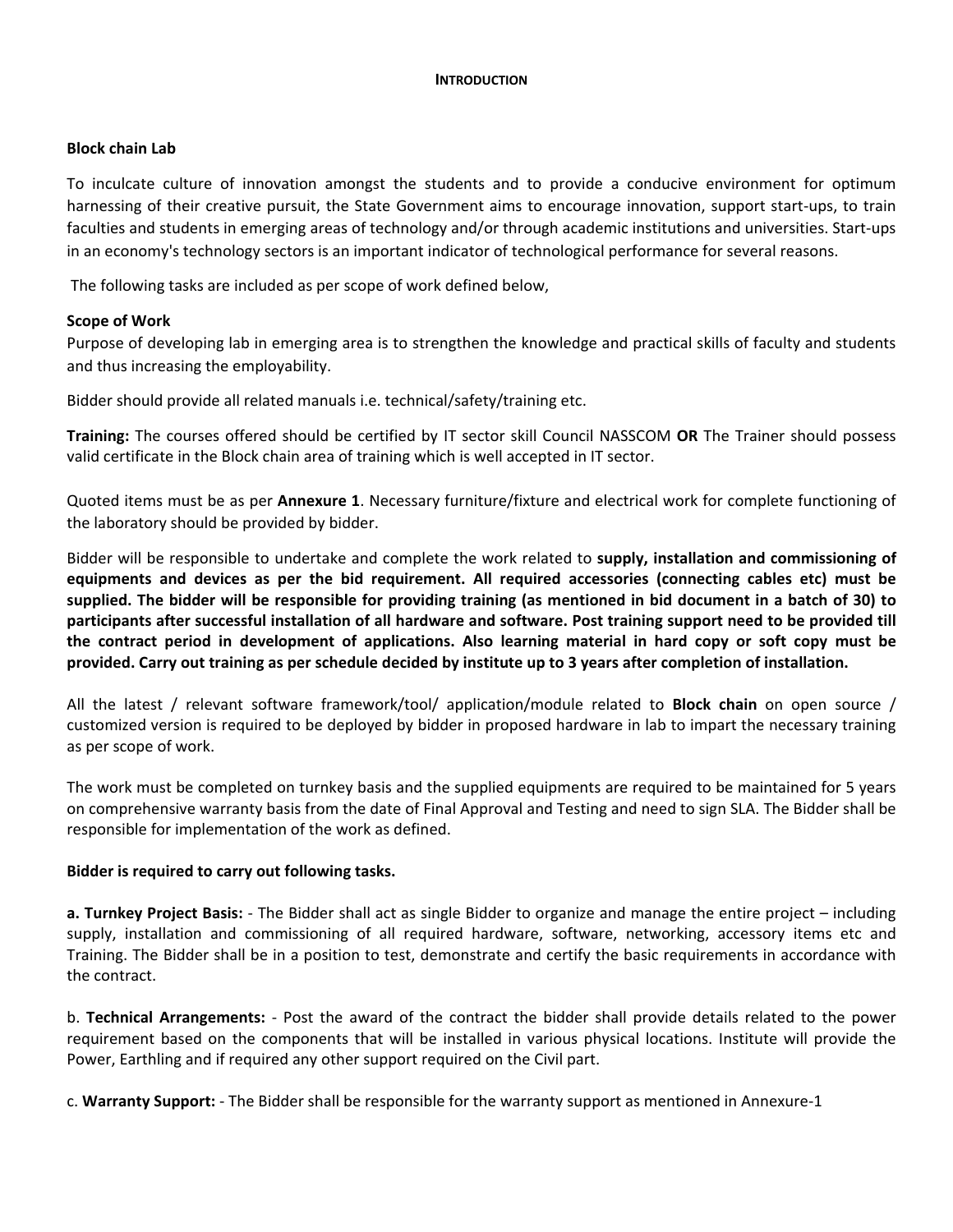d. **Quality of goods supplied:** All goods or materials shall be supplied strictly in accordance with the specifications, Drawings, datasheets, other attachments and conditions stated in the bid document. All materials supplied by the Bidder shall be guaranteed to be of the best quality of their respective kinds and shall be free from faulty design, workmanship and materials.

Before submission of bid, bidders are requested to visit laboratory location for all the required hardware, software, furniture, fixtures and electrical work for complete functioning of the laboratory.

After submission of the bid, the Bidders/Lead bidder will have to give presentation to the authorities at GATI.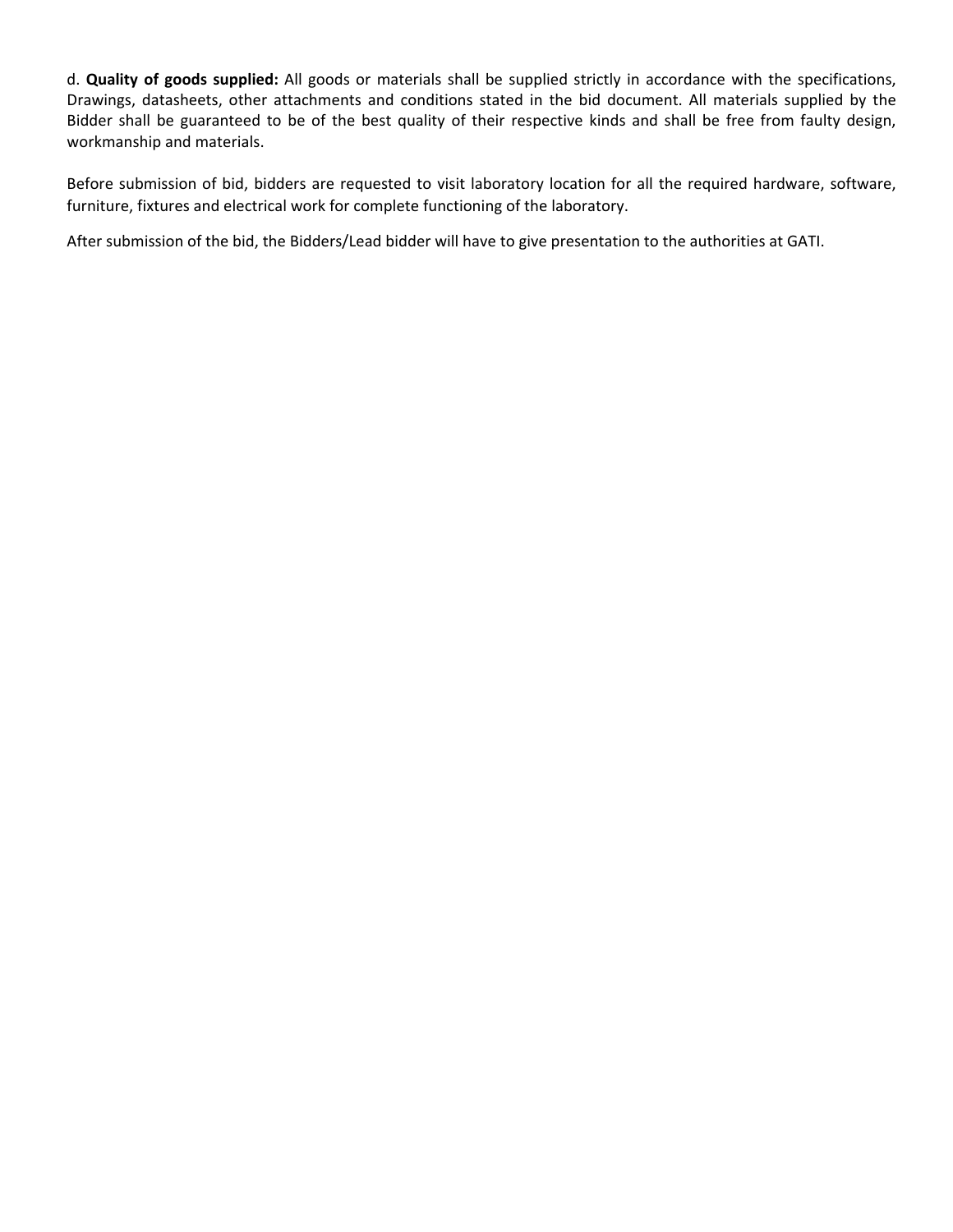1. EMD shall be uploaded by bidder in the online bid & Hard copy of EMD will have to submit within 5 days of bid opening in a sealed cover at Directorate of Technical Education, Gandhinagar with the heading "Bid No. \_\_\_\_\_\_."

EMD as mentioned above, shall be submitted either through RTGS OR in the form of Demand Draft/ Banker's Cheque OR in the form of an unconditional Bank Guarantee (which should be valid for 45 days beyond the bid validity); in the name of Directorate of Technical Education payable at Gandhinagar and must be submitted along with the covering letter.

Please affix the stamp of your company on the overleaf of demand draft.

Note: Failing to submit physical covers of EMD within given time limit may lead to the rejection of the bid.

- 2. The bidder/lead bidder has to submit the tender in 2 parts (1) Technical Bid and (2) Financial Bid. Which are required to be submitted online on GeM portal.
- 3. Late Bids: The bidder/lead bidder will not be able to submit the bid after bid submission date and time.
- 4. Technical bid shall consist of documents as specified in this document. The bidder/lead bidder has to submit all technical documents duly signed by the bidder/lead bidder.
- 5. The bidder/lead bidder is required to attach the checklist & tick mark in it the documents attached. Bidder/Lead bidder is required to arrange & submit the documents as mentioned in the sequence of checklist. Please don't submit any unnecessary documents.
- 6. The EMD may be forfeited at the discretion of **Principal, L. D. College of Engineering, Ahmedabad** / DTE on account of one or more of the following reasons:
	- a. If a Bidder/Lead bidder withdraws its bid during the period of bid validity.
	- b. If Bidder/Lead bidder does not respond to requests for clarification of their Bid
	- c. If Bidder/Lead bidder fails to co‐operate in the Bid evaluation process, and
	- d. In case of a successful Bidder/Lead bidder, if the Bidder/Lead bidder fails:
		- i. To sign the SLA as mentioned above or
		- ii. To furnish performance bank guarantee as mentioned or
		- iii. If the bidder/lead bidder is found to be involved in fraudulent practices.

## **Evaluation:**

- 1. After the closing time of submission, GIL / GoG committee will verify the submission of EMD as per bid terms and conditions. The eligibility criteria & technical evaluation will be carried out of the responsive bids.
- 2. The bidder/lead bidder who qualifies in primary scrutiny, their technical bid will be opened and will have to come to demonstrate their procedure of work. **Bidder/Lead bidder will have to demonstrate the execution plan and strength through Presentation**. In the presentation, the bidder/lead bidder will have to include the procedure they will adopt to execute, the proposed set-up, equipment brand, specifications and quantity etc. Evaluation of the presentation will be considered while deciding for the bid. Evaluation criteria is mentioned in the bid.
- 3. It is assumed that the Bidders/Lead bidder submitting the bids have gone through all bid terms & agreed with all the terms of the bid.
- 4. For Presentation, all the Bidders/Lead bidder will be informed by email.
- 5. Financial bids will be opened in online format of technically qualified Bidders/Lead bidder only.
- 6. Bidder/Lead bidder who is selected for the contract will have to sign the contract on the fixed format of **Rs. 300 Non‐Judicial Stamp paper**.
- **7. The successful bidder/lead bidder will be required to furnish Performance Bank Guarantee in two parts as per details mentioned below :**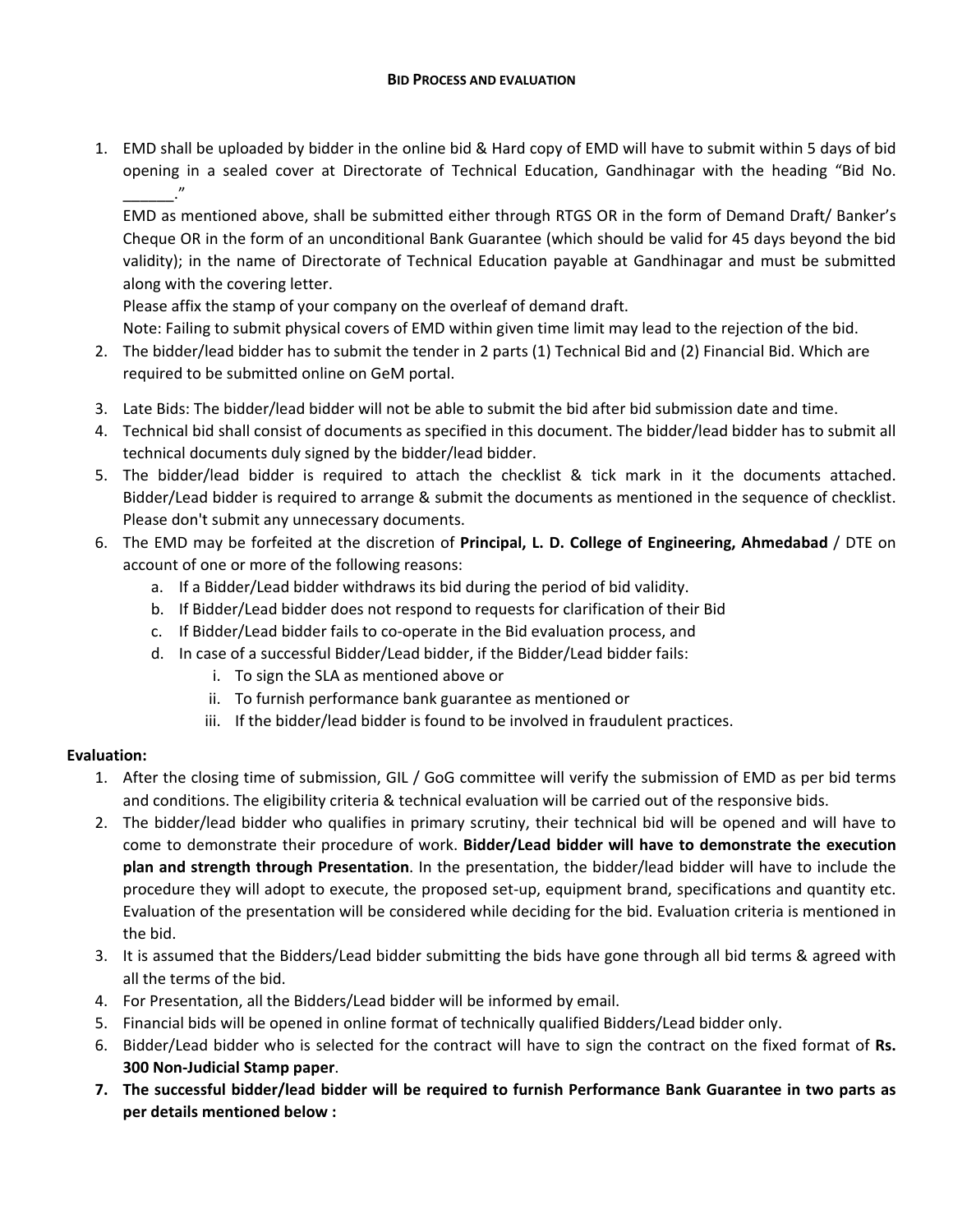- a. The successful bidder/lead bidder will be required to furnish Performance Bank Guarantee@10% of the **total value of Training (for 3 year + 2 months)** (**Total C**) in accordance with the conditions of contract within 15 days from the date of contract order from banks (operating in India having branch at Ahmedabad/ Gandhinagar) as per the G.R. no. EMD/10/2021/7729/DMO dated 28.06.2021 issued by Finance Department or further instruction issued by Finance department time to time.
- b. The successful bidder/lead bidder will be required to furnish Performance Bank Guarantee@10% of the **total value of Hardware + Miscellaneous / site preparation (for 5 year + 2 months) (Total A + Total B)** in accordance with the conditions of contract within 15 days from the date of contract order from banks (operating in India having branch at Ahmedabad/ Gandhinagar) as per the G.R. no. EMD/10/2021/7729/DMO dated 28.06.2021 issued by Finance Department or further instruction issued by Finance department time to time.

If the bidder/lead bidder fails to comply with the above requirements within the said period, the earnest money already deposited shall be applicable for forfeiture and **Principal, L. D. College of Engineering, Ahmedabad** shall purchase the items required at the risk and cost of the successful bidder/lead bidder

8. Unfinished or Conditional bid will not be entertained.

# **General terms and Conditions**

- 1. The bidder/lead bidder has to quote for all the items mentioned in the bid as per **Annexure‐1** and bidder will have to comply all the technical specifications & scope of work as specified.
- 2. The bidder/lead bidder may quote only one option (i.e. only one product can be quoted) against each item. Bidders/Lead bidder are required to mention make & model of the product. Do not write OEM against items, unless specified, as Bidders/Lead bidder is expected to give make & model of the product.
- 3. If in any case the quoted item is not available in the market, the bidder/lead bidder will have to supply higher version/replacement of that item in the quoted cost in the same time duration with prior approval of **GIL/L. D. College of Engineering, Ahmedabad**. No End of Life or End of Support product should be quoted to minimize such instances. (Make & Model quoted by the bidder/lead bidder should be available till the bid validity, duly supported for spares/OEM support for warranty period till the duration of contract).
- 4. The bid is to be quoted for full quantity mentioned in the bid document as per Annexure 1**. Bidding of partial quantity/ies will not be accepted.**
- 5. The price quoted shall include all taxes, other levies payable, all freight, packing & forwarding, transportation, insurance, loading & unloading, custom duty, labour, commissioning, erection, excise duty, other duties, other charges, etc. to supply goods at laboratory locations. Discount if offered should be included in offered price. Quoted prices shall be inclusive of all taxes.
- 6. Rates quoted should also include supply, training, installation, commissioning, erection and demonstration of machine/material/goods/instruments/equipment at our site/s in functional form and to be maintained up to contract period with training.
- 7. The items for which quotations have been submitted must be in accordance with the specifications given in **Annexure‐1**
- 8. Incomplete information of technical specification may lead to disqualification of bidder/lead bidder. Thus, the bidder/lead bidder is required to submit Sr. No. wise itemized compliance for all specifications mentioned in **Annexure‐1.**
- 9. The scope of work is mentioned in the bid. It is required to be strictly followed during the execution of work during the period of contact period.
- 10. Technical specifications indicated are minimum specification. Bidder/Lead bidder may quote for better solution. The bidder/lead bidder should provide following with the technical bid,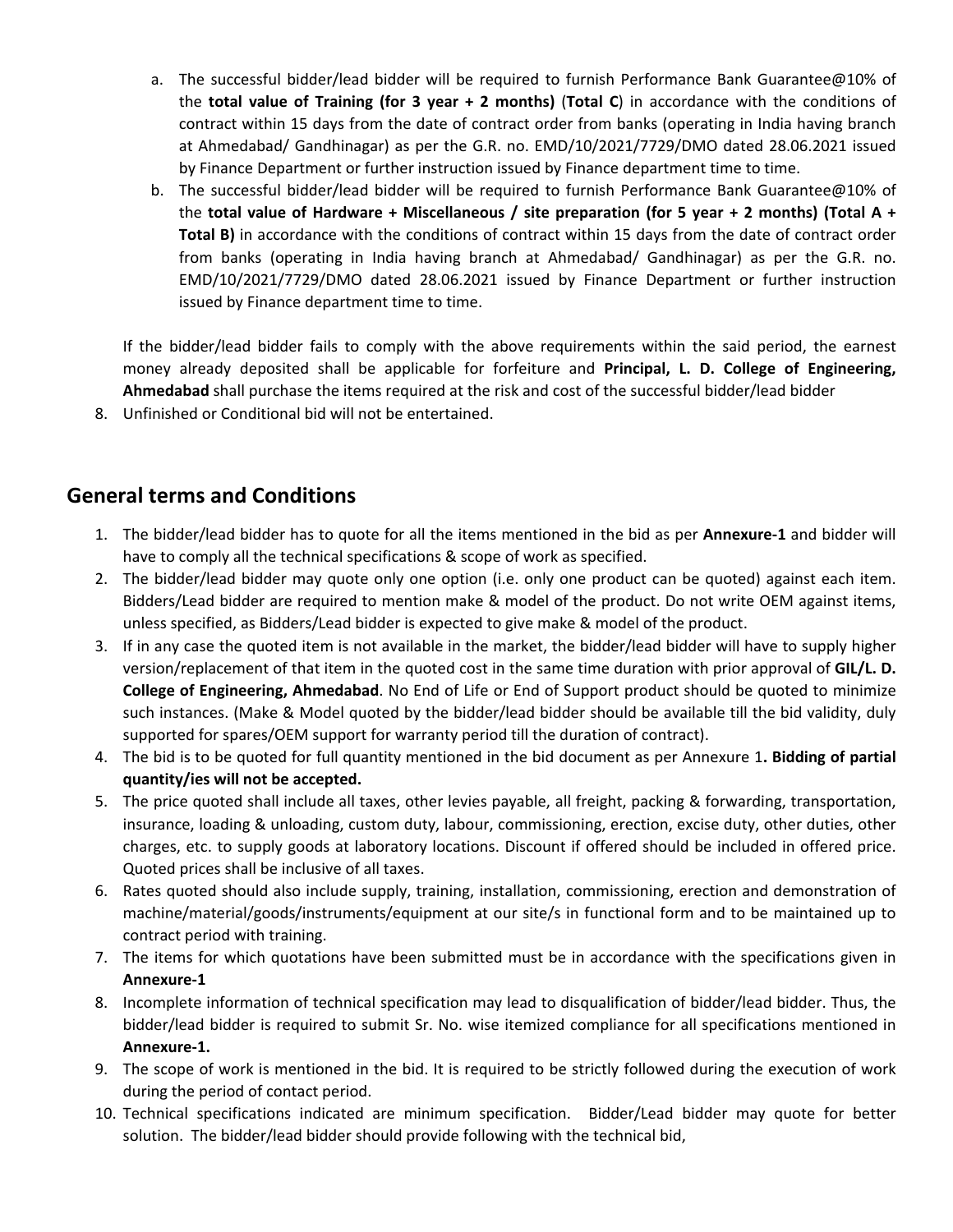- a. Make & Model of the product
- b. Name of Manufacturer
- c. Technical Brochure / Manufacturer's data sheet.
- d. Compliance statement from the OEM of the quoted product
- e. Warranty certificate from OEM
- 11. OEM/bidder should also have spares etc. stored in India.
- 12. The rates quoted by the bidder/lead bidder shall be fixed for the duration of the contract and shall not be subject to adjustment on any account.
- 13. The tender is liable to be rejected if complete information is not given therein or if the particulars and date (if any) asked for in the scheduled tender are not fully filled in. Particular attention must be paid to delivery date and also to the particulars referred to in the condition of the contract.
- 14. Financial bids will be opened online of technically qualified Bidders/Lead bidder only.
- 15. Tenders not complying with the above conditions are liable to be rejected at the sole discretion of **GoG/Principal, L. D. College of Engineering, Ahmedabad** without any further reference / communication.
- 16. This tender is not transferable.
- 17. Principal, L. D. College of Engineering, Ahmedabad reserves the right to choose, accept or reject any or all requests or deviations or offers, in full or part and also reserve the right at any stage to reduce or increase the quantity.
- 18. All or any claim(s), dispute(s) or difference(s) arising out of or in connection with this agreement shall be subject to the jurisdiction of the courts at Ahmedabad only.
- 19. Any loss or damage caused to the article in transit/installation/testing is to be replaced by the supplier free of cost within period of **30 days**.
- 20. If any civil work is required to be done for installation and commissioning, then the supplier shall arrange the essential drawing/documents. For this, prior permission of **Principal, L. D. College of Engineering, Ahmedabad** as an authority is required to be taken by the bidder/lead bidder.
- 21. The bidder/lead bidder shall have to enter into the agreement in the prescribed Performa.
- 22. Technical experts of manufacturers/supplier should provide adequate training to all the staff involved as specified in scope of work and annexure‐1.
- 23. Instruments/Equipment/Machines/Goods should be vibration free and provided with vibration absorbing pads as per requirements if required.
- 24. Successful bidder/lead bidder has to visit the site personally and make necessary arrangements to install machine/material/goods/instruments/equipment after receiving the order so that there is no delay in work and timely installation and commissioning is possible.
- 25. No bidder/lead bidder shall withdraw his rates after the tender is opened. If a bidder/lead bidder does so, his tender related deposit/s shall be forfeited, and such Bidder/Lead bidder shall be considered ineligible for work/contract in future.
- 26. Bid Currency: Prices shall be quoted in Indian Rupees only. Payment for the supply of equipment as specified in the agreement shall be made in Indian Rupees only.
- 27. Language of Bid: The bid prepared by the bidder/lead bidder, as well as all correspondence and documents relating to the bid exchanged by the bidder/lead bidder and **Principal, L. D. College of Engineering, Ahmedabad** shall be in English.
- 28. Amendment of Bidding Documents (Corrigendum/s)
	- a. At any time prior to the deadline for submission of bids, **Principal, L. D. College of Engineering, Ahmedabad** may, for any reason, whether its own initiative or in response to the clarification request by a prospective bidder/lead bidder, modify the bidding documents by amendment/Corrigendum.
	- b. The corrigendum will be published on GeM portal and **L. D. College of Engineering, Ahmedabad & GIL**  website.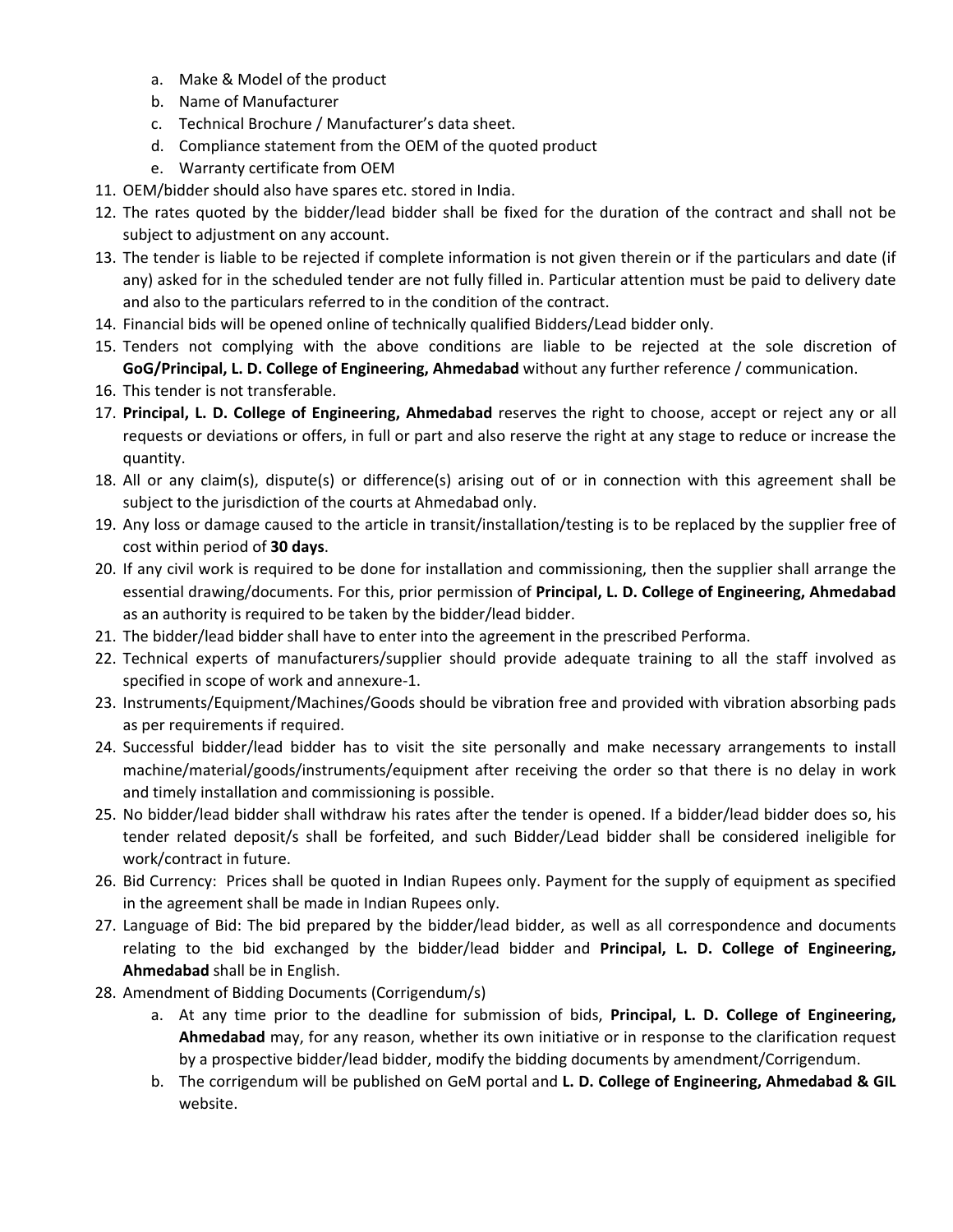- c. In order to allow prospective Bidders/Lead bidder, reasonable time to take into consideration the amendments while preparing their bids **Principal, L. D. College of Engineering, Ahmedabad**, at its discretion, may extend the deadline for the submission of bids.
- 29. Delivery & installation: Supply, Installation, testing of all equipment shall be completed within **90 working days**  from the date of confirmed purchase order / site readiness at laboratory location.
- 30. If successful bidder/lead bidder is found breaching any of the condition(s) of bid or supply order/work order, at any stage during the course of supply / installation or warranty period, the legal action as per rules/laws, shall be initiated against the successful bidder/lead bidder and EMD/PBG shall be forfeited, besides debarring and blacklisting the bidder/lead bidder concerned for the time period as decided by Govt., for further dealings with Government of Gujarat.
- 31. Warranty and Performance:
	- a. The Bidder/Lead bidder shall be responsible for the Comprehensive onsite warranty support for  **5 year** from the date of acceptance of goods by purchaser for the equipment to be supplied including subscription of the related software components, if any, as specified in technical specifications. Lead bidder/Bidder shall have to make necessary arrangements for additional warranty beyond manufacturer warranty, if required, for comprehensive onsite warranty.
	- b. If any equipment gives continuous trouble, say more than 3 times in one month during the warranty period, the bidder/lead bidder shall replace the same with new equipment without any additional cost to the purchaser.
	- c. Bidder/Lead bidder must ensure that the warranty support service should be available at the respective locations to provide repairing cum replacement services of human resource for training and equipment within one-week time and complaint should be acknowledged in 48 hours. Bidder/Lead bidder is required to provide the name & address & contact details of the firm for providing warranty support & repairing cum replacement service up to delivery locations and up to the duration of the contract.
	- d. Maintenance Service: Free maintenance services shall be provided by the bidder/lead bidder during the period of warranty and duration of contract.
	- e. In case, bidder/lead bidder is not providing satisfactory support & doing unwarranted delay in providing warranty support, **Principal, L. D. College of Engineering, Ahmedabad** reserves right to repair the equipment at risk & cost of the bidder/lead bidder.

# 32. Penalty Clause:

Penalties for delay in delivery and installation:

- a. If the bidder/lead bidder fails to deliver and install the requisite devices, equipment, hardware, and other items within **the given time limit** , then a **sum equivalent to 1 % of per site value** shall be deducted from the payment for each calendar week of delay or part thereof.
- b. The amount of penalties for delay in delivery and installation shall be subject to a **maximum limit of 10%** of the total contract value.
- c. **Delay in excess of 5 weeks** will be sufficient for termination of the contract. In that case the Performance Bank Guarantee of the bidder/lead bidder will be forfeited.
- d. In case, the selected bidder/lead bidder does not supply the ordered items for any reason, he will be liable to pay the difference amount to the purchaser, over and above the Performance Guarantee, which purchaser have to pay to the next or other selected bidder/lead bidder for purpose of the said items.
- 33. **Principal, L. D. College of Engineering, Ahmedabad** reserves the right to change any bid condition of any item even after inviting the bids, with/without prior notification.
- 34. **Principal, L. D. College of Engineering, Ahmedabad 's** right to accept any bid and to reject any or all bids: **L. D. College of Engineering, Ahmedabad** reserves the right to accept or reject any bid, and to annul the bidding process and reject all bids at any time prior to awarding the contracts, without thereby incurring any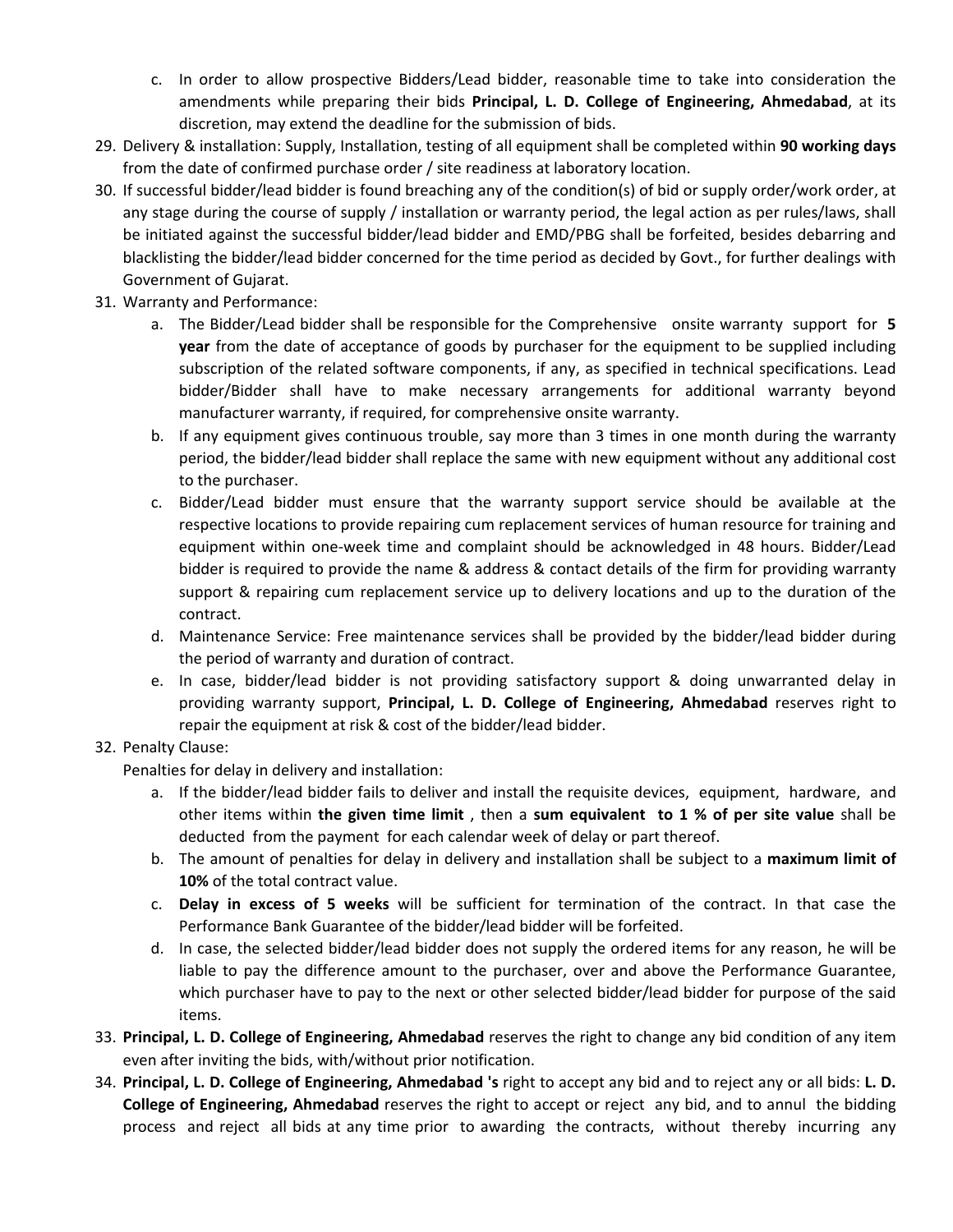liability to the affected bidder or Bidders/Lead bidder or any obligation to inform the affected bidder or Bidders/Lead bidder of the grounds for such decision.

35. Termination of Contract: For Convenience: **principal, L. D. College of Engineering** by written notice sent to Bidder may terminate the contract in whole or in part at any time for its convenience giving one month's prior notice. The notice of termination shall specify that the termination is for convenience the extent to which Bidder's performance under the contract is terminated and the date upon which such termination become effective.

For Insolvency: **principal, L. D. College of Engineering** may at any time terminate the contract by giving written notice to Bidder, if Bidder becomes bankrupt or insolvent. In this event, termination will be without compensation to Bidder, provided that such termination will not prejudice or affect any right of action or remedy that has accrued or will accrue thereafter to **principal, L. D. College of Engineering**. For Non‐ Performance: **principal, L. D. College of Engineering** reserves its right to terminate the contract in the event of Bidder's repeated failures, say more than 3 occasions in a calendar year to maintain the service level prescribed by **principal, L. D. College of Engineering**. No compensation is entertained in any case.

#### **36. Payment conditions:**

#### **For Hardware:**

- On successful completion of delivery & inspection, 70% payment will be released
- Remaining 30% payment will be released after successful installation & commissioning.

Training and other components payments will be released time to time accordingly as per written schedule provided to L1 bidder

# **TESTING OF EQUIPMENTS AT DEPLOYMENT:**

- The verification/inspection of the supplied items will be carried out in the manner as decided by GIL/GoG. The proper inspection facility has to be provided by the supplier(s) at their cost.
- The bidder will have to offer the inspection in the manner as decided by GIL/GoG before delivering to the respective sites. The cost of the same has to be borne by the supplier. Any deviation found in the specification of the produced goods or delivered goods after inspection from the bid specifications will lead to the cancellation of the order, forfeiture of EMD/PBG and prohibition in the participation in the future purchase of Government of Gujarat. GIL/GoG will not be responsible for any time delay which may arise due to any deviation from the bid technical specification found at the time of inspection and the bidder has to deliver and install the ordered items within prescribed time limit.

#### **Bid documents to be attached**

All the Bidder/Lead bidder in case of consortium are required to submit the copy of documents as per following sequence:

- 1. Copy of firm Registration is to be submitted.
- 2. Copy of Goods and Service Tax (GST) Registration is to be submitted.
- 3. Compliance sheet of specifications item wise as per Annexure‐1.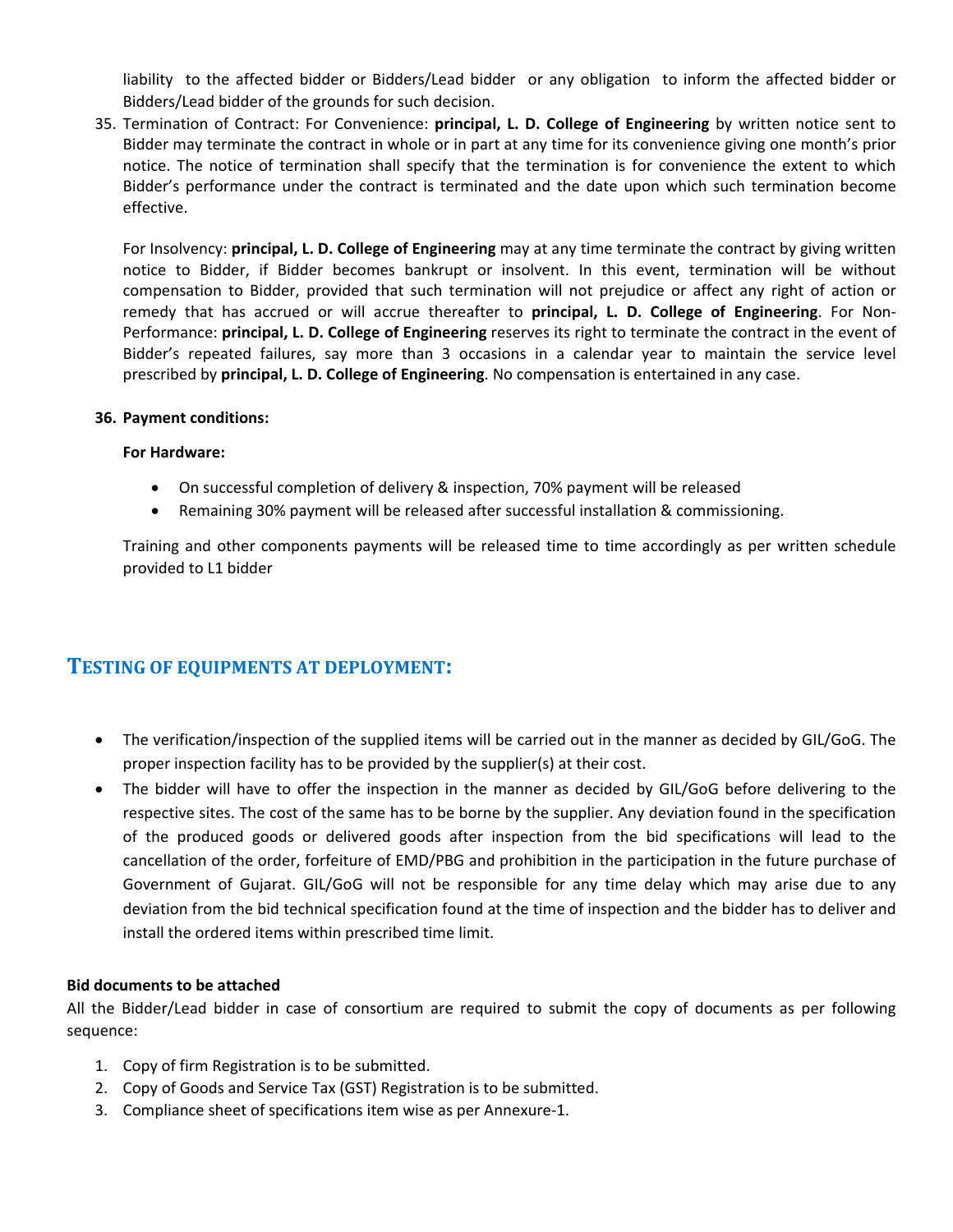- 4. The bidder/lead bidder has to submit tender document duly filled & signed with the stamp on each page of the tender document and on the enclosures to show that, the Bidders/Lead bidder have read and understood all the details and terms & conditions of the tender thoroughly.
- 5. The list of the useful material and it's quantity, list of useful machines and it's quantity and details of the monitoring system if any required to be used, etc. is required to be included in the presentation.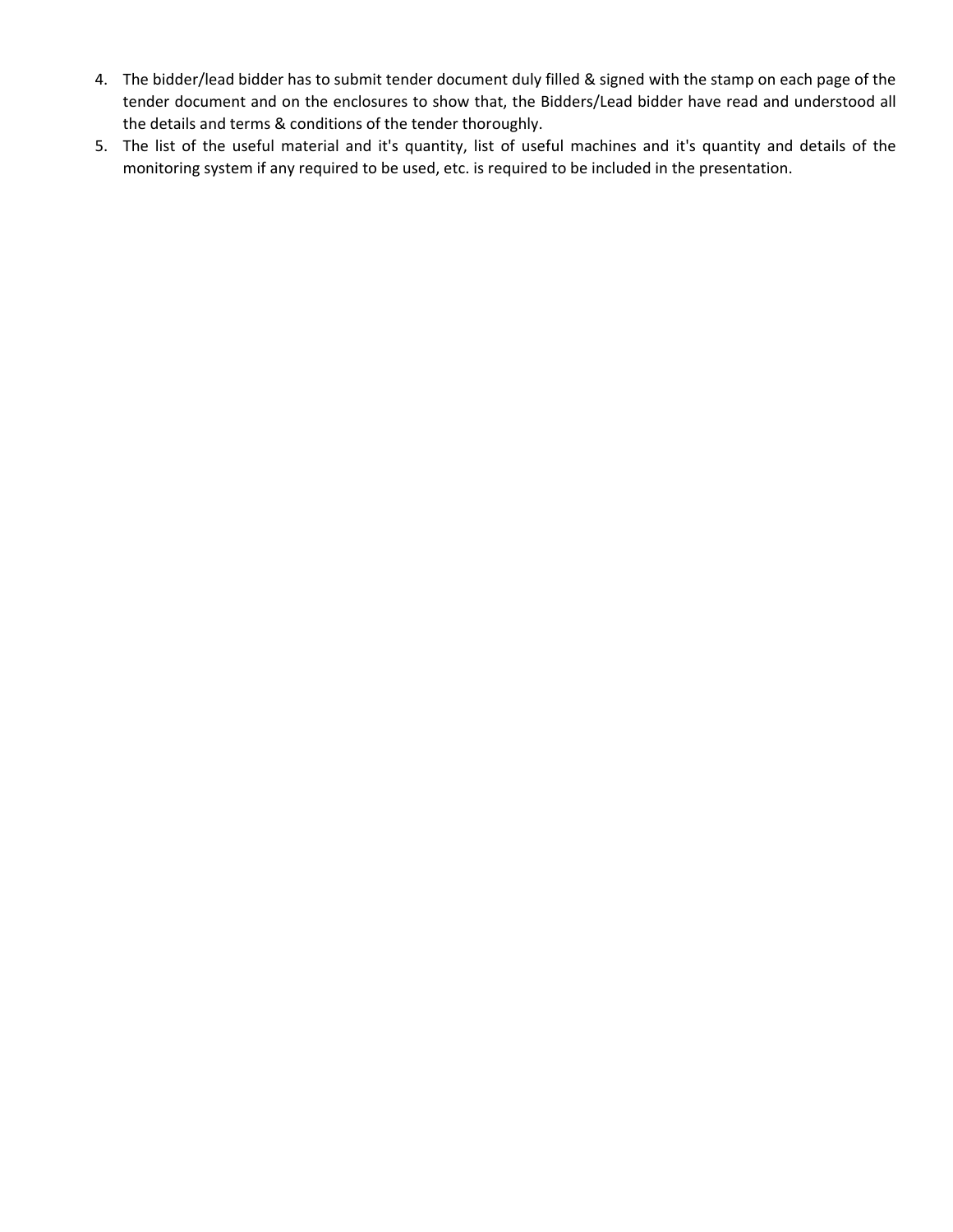#### **Annexure 1:**

**Equipment Specifications for Block chain Lab ‐ Providing items at L. D. college of Engineering, Ahmedabad Summary Block chain Lab**

| <b>Sr No</b> | <b>Item Name</b> | Quantity | <b>Comprehensive onsite Warranty Years</b> |
|--------------|------------------|----------|--------------------------------------------|
|              | <b>Desktop</b>   | 61       |                                            |
|              | Firewall         |          |                                            |
|              | Laptop           |          |                                            |

# **Miscellaneous / site preparation**

| Sr. No         | <b>Item Name</b>                                                         | <b>Item Description</b> | Qty            |
|----------------|--------------------------------------------------------------------------|-------------------------|----------------|
| 1              | Air condition (split AC with invertor with Min. 3 star rating)           | $1.5$ ton               | $\overline{2}$ |
| $\overline{2}$ | Air condition for computer lab                                           | 2 ton                   | $\overline{7}$ |
|                | (split AC with invertor with Min. 3 star rating)                         |                         |                |
| $\overline{3}$ | Necessary Electrification with standard ISI make cable/plug/socket       |                         | 80             |
|                | /switch to be done in a lab for required items to be supplied under this |                         |                |
|                | bid.                                                                     |                         |                |
| 4              | Projector                                                                | With screen             | $\overline{2}$ |
|                | <b>Minimum Specifications:</b>                                           |                         |                |
|                |                                                                          |                         |                |
|                | Technology: LCD/DLP<br>O                                                 |                         |                |
|                | Resolution: 1024*768 or higher<br>$\circ$                                |                         |                |
|                | Brightness (lumens): 3500 or higher<br>O                                 |                         |                |
|                | Type of Projector: Standard Throw / Short throw or higher<br>$\circ$     |                         |                |
|                | 5 Year Warranty<br>O                                                     |                         |                |
|                |                                                                          |                         |                |
| 5              | Multi-functional Duplex printer without fax (Print, scan, Copy)          |                         | 4              |
|                | <b>Minimum Specifications:</b>                                           |                         |                |
|                | ✓<br>Fax Feature: NO                                                     |                         |                |
|                | Paper Size: A4                                                           |                         |                |
|                | $\checkmark$ Duplex Feature: Yes                                         |                         |                |
|                | $\checkmark$ Printing technology: Laser                                  |                         |                |
|                | $\checkmark$ Type of Printing : Mono                                     |                         |                |
|                | $\checkmark$ Flatbed Size: A4                                            |                         |                |
|                | $\checkmark$ Scanning Feature Availability : Yes                         |                         |                |
|                | $\checkmark$ Network connectivity : Yes                                  |                         |                |
|                | √ Original Document Feeder Type: Platen OR                               |                         |                |
|                | DADF/RADF OR ADF                                                         |                         |                |
|                | $\checkmark$ 20ppm or higher                                             |                         |                |
|                | $\checkmark$<br>5 years warranty                                         |                         |                |
| 6              | Soft board                                                               | 3 feet x4 feet          | 8              |
| $\overline{7}$ | White board                                                              | 2 feet x2 feet          | $\overline{4}$ |
| 8              | Steel cupboard                                                           |                         | 8              |
|                |                                                                          |                         |                |
|                | <b>Minimum Specifications:</b>                                           |                         |                |
|                | Without locker/drawer conforming to IS-3312/84 having 1950±10 mm         |                         |                |
|                | (H) x 910±10 mm (W) x 490±05 mm depth. Each cupboard will have           |                         |                |
|                | four adjustable shelves of 1.2 mm thick MS CRCA sheet, making five       |                         |                |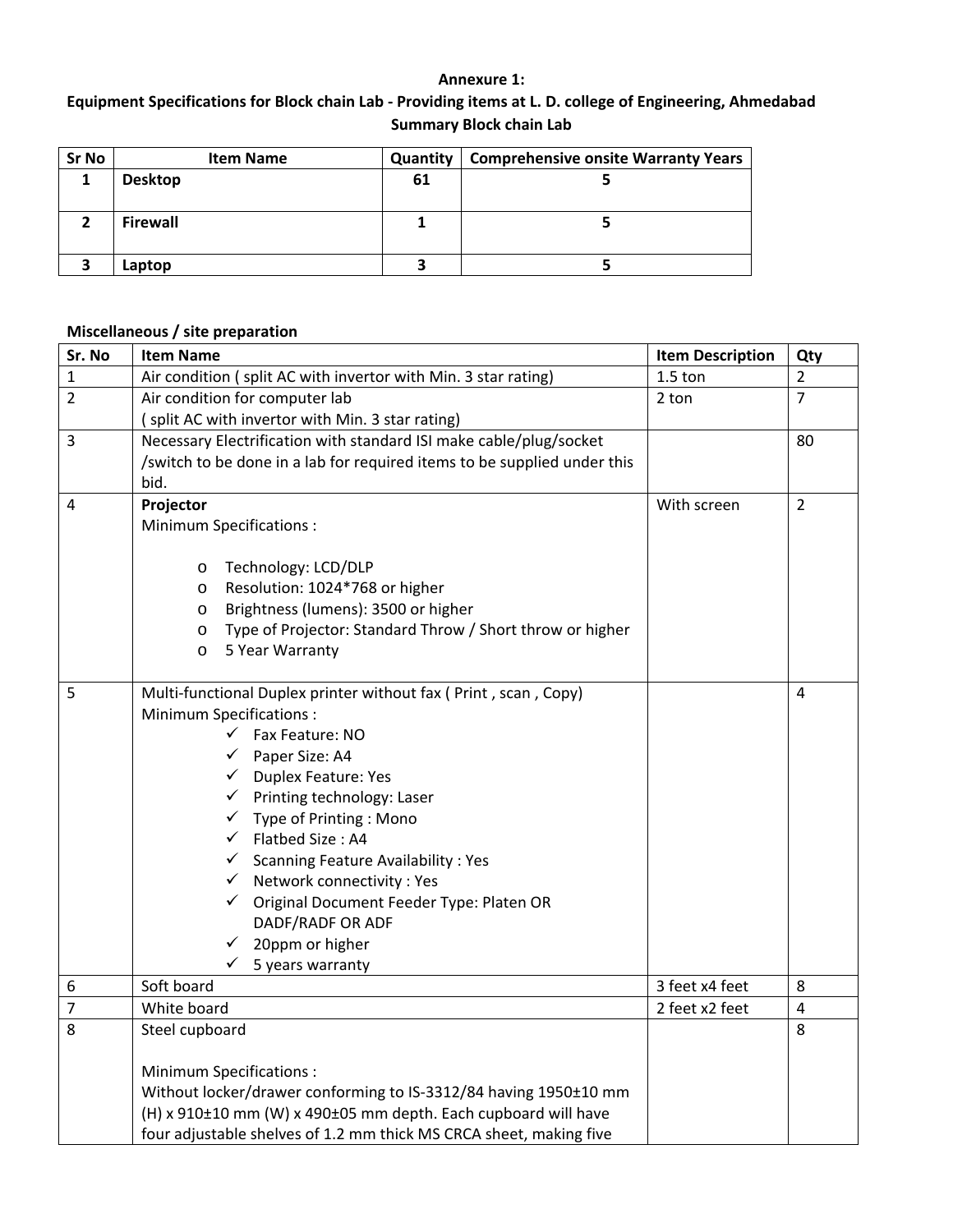|   | compartments. Shelf supports on four brackets of 1.2 mm thick MS<br>CRCA Sheet. Pedestal is of peripheral type of 125±5 mm (H) having<br>thickness of 1.2 mm made from MS CRCA sheet. Door panels, side &<br>back panels shall be made out of 1.2 mm MS thick sheet. Sheet must<br>be conforming to IS-513/1994.                                                                                                             |              |
|---|------------------------------------------------------------------------------------------------------------------------------------------------------------------------------------------------------------------------------------------------------------------------------------------------------------------------------------------------------------------------------------------------------------------------------|--------------|
|   | Cabinet should be fitted with 3 way bolting device and with six<br>precision cut ISI Mark -Brass Heavy duty lever lock conforming to IS<br>729/79 (Reaffirmed 2001) with chrome plated handle conforming to IS<br>742/1981 (is must). The lock should be as per IS and key should not be<br>interchangeable. The locking arm must be pass from two guideways on<br>both side. The locking plate thickness is 2.00 mm.        |              |
|   | Phosphate Traeatment: the unit is to be Epoxy Polyester Powder<br>coated to the thickness of 50 micron (+/- 5). Sheets to undergo 6 tank<br>of Anti-Rust Pre-treatment: Degreasing (Protective Oil layer), Water<br>Rinse (Removes the chamicals), Phosphating (Form an insoluble metal<br>phosphate surface), Passivation (Reduce the corrossion rate of metal<br>surface). The Pre-treated sheet then to be powder coated. |              |
|   | Powder Coating: Surface coating to be applied in the form of powder<br>and on curing to produce a protective coating of dark grey structure<br>finish shade with more than 50 microns thick layer.                                                                                                                                                                                                                           |              |
|   | Poor workmanship may be one of the reason to reject the sample and<br>goods.                                                                                                                                                                                                                                                                                                                                                 |              |
| 9 | Required network cabling with 3 no. 24 port switch with all accessories<br>along with cable laying. (including I/O, Patch cords etc) for 60 points at<br>various locations with 5 year warranty                                                                                                                                                                                                                              | $\mathbf{1}$ |
|   |                                                                                                                                                                                                                                                                                                                                                                                                                              |              |

# **TECHNICAL SPECIFICATIONS**

Bidder must quote/offer product with min. specifications as mentioned below only and evaluation will be carried out on following specifications:

| <b>Sr</b> | Name of item                                                                                                                                                                                                                                                   |  |
|-----------|----------------------------------------------------------------------------------------------------------------------------------------------------------------------------------------------------------------------------------------------------------------|--|
| 1         | <b>Desktop PC</b>                                                                                                                                                                                                                                              |  |
|           | 10th Generation Intel® Core™ i7 OR AMD Ryzen 7 Processor or higher<br><b>Integrated Graphics</b><br>16GB DDR4 (Single Module) RAM<br>512Gb SSD & 1Tb SATA drive<br>Monitor: 23.8" or higher wide screen LED Backlit based TFTs, Resolution -                   |  |
|           | 1920*1080 or better, TCO Displays 8.0 certified or better<br>The monitor, Keyboard and Mouse should be of the same OEM as offered CPU.<br>10/100/1000 on board Integrated Gigabit Port<br><b>USB Wired Optical Scroll Mouse</b><br>104 Keys USB wired keyboard |  |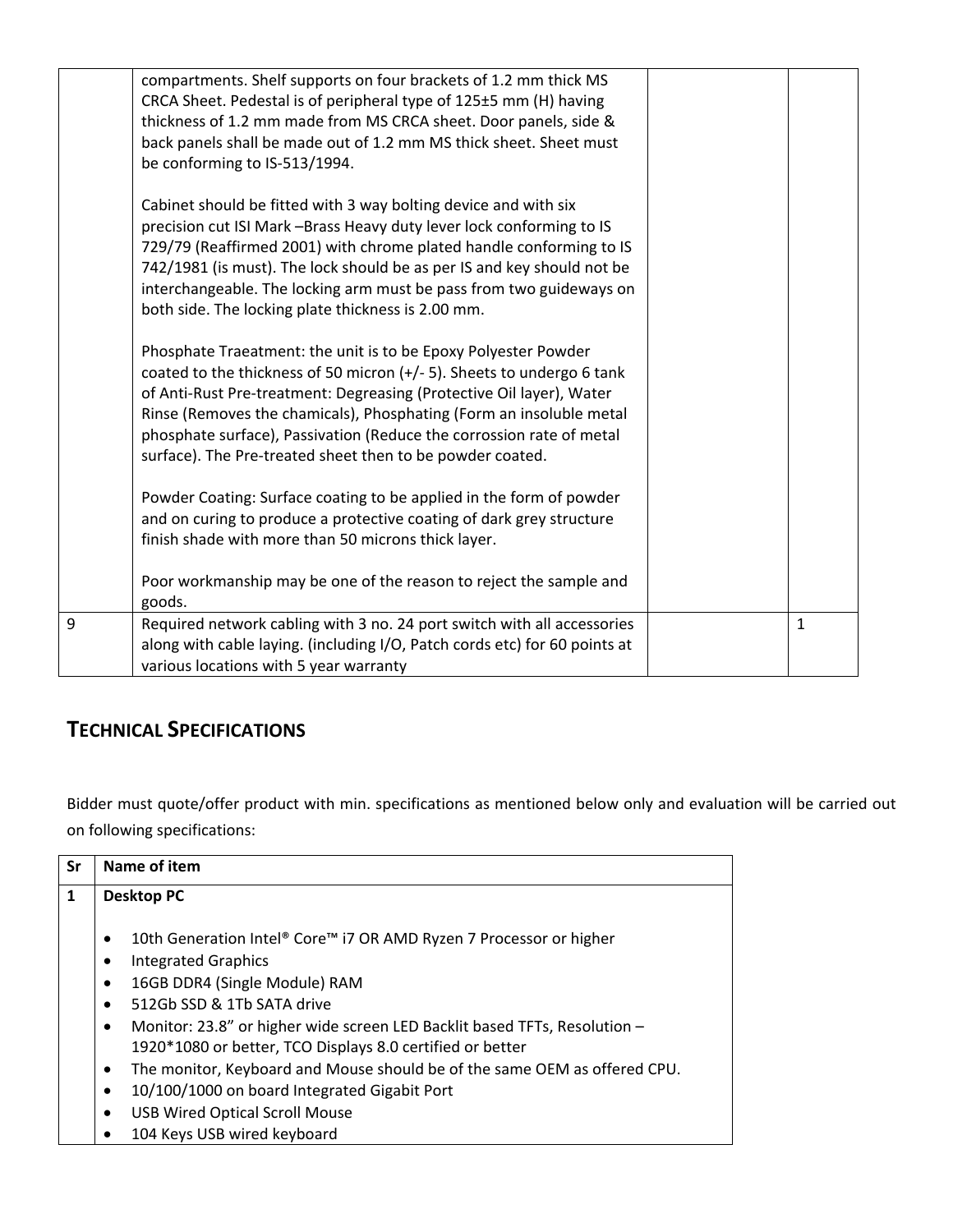|                         | $\bullet$ | Internal DVD R/W Writer                                                                              |
|-------------------------|-----------|------------------------------------------------------------------------------------------------------|
|                         | $\bullet$ | Ports: Total 6 USB port with at least 2 USB 3.0 port (min. 2 at front), VGA/HDMI/DP                  |
|                         |           | port, Audio in/out                                                                                   |
|                         | $\bullet$ | <b>Internal Speaker</b>                                                                              |
|                         | $\bullet$ | Minimum 2 PCI/PCIe slots                                                                             |
|                         | $\bullet$ | Cabinet form factor: SFF/ Tower or better                                                            |
|                         | $\bullet$ | Operating System : Factory preloaded from OEM Windows 10 Professional 64 Bit OS                      |
|                         |           | with Latest service pack.                                                                            |
|                         | $\bullet$ | Certification: Windows 10 Certification                                                              |
|                         | $\bullet$ | Warranty: 5 years On-site Comprehensive OEM Warranty (Warranty must be visible                       |
|                         |           | in OEM website in respect to each product serial number)                                             |
|                         | $\bullet$ | OEM of the product quoted should be ISO 9001:2008 Process Certified OEM for                          |
|                         |           | manufacturing                                                                                        |
| $\overline{\mathbf{c}}$ |           | Firewall                                                                                             |
|                         | $\bullet$ | Ports: Firewall appliance should have at least 8*1/10/100GE interface along with                     |
|                         |           | $2*G$ SFP                                                                                            |
|                         | $\bullet$ | Firewall Throughput: Minimum 30Gbps                                                                  |
|                         | $\bullet$ | Concurrent sessions: Should support at least 10,00,000                                               |
|                         | $\bullet$ | New Connections Sessions: Minimum 150K                                                               |
|                         | $\bullet$ | IPSecVPN throughputs: Min. 3Gbps                                                                     |
|                         | $\bullet$ | Number of SSL VPN Peers Support: Min. 750                                                            |
|                         | $\bullet$ | Device should support at least one management interfaces to manage the firewall &                    |
|                         |           | one USB port (Data port should not be used for management purpose.)                                  |
|                         | $\bullet$ | firewall should support IPv4 & ipv6 dual stack functionality                                         |
|                         | $\bullet$ | Firewall should support user and admin authentication via captive portal and should                  |
|                         |           | integrate with LDAP/RADIUS/AD for SSO                                                                |
|                         | $\bullet$ | Firewall should support NAT, PAT, Nat66(IPv6 to IPv6), Nat 46(IPv4 to IPv6) and Nat64                |
|                         |           | (IPv6 to IPv4) or equivalent functionality from day 1.                                               |
|                         | $\bullet$ | Firewall should support, static, dynamic and multicast cutting protocol.                             |
|                         | $\bullet$ | Solution should support troubleshooting tools like ping, Trace route, packet                         |
|                         |           | Tracer/capture, etc                                                                                  |
|                         | $\bullet$ | Firewall should provide application inspection for DNS, FTP, HTTP, SMTP, RTSP, SIP,                  |
|                         |           | SCCP, SQLNET, TFTP, H323, ICMP                                                                       |
|                         |           | 'firewall should support creating access polices on the basis of IPv4, Pv6 objects,                  |
|                         |           | protocol, ports etc.                                                                                 |
|                         | ٠         | Web Fathering: Keyword, block java applets, cookies, Activex, Block malware                          |
|                         | $\bullet$ | Intrusion preventions system(IPS): Should be able to mitigate attacks like FTP Attack,               |
|                         |           | HTTP Attack, DNS Attack, ICMP Attack, TCP/IP Attack, DOS and DDOS Attack, TelNet                     |
|                         |           | Attack.                                                                                              |
|                         | $\bullet$ | Signatures, IPS policies, Automatic real-time update, protocol Anomaly detection.                    |
|                         | ٠         | The device should be manageable using standard protocol like HTTP, HTTPS, CLI, SSL,<br>SSH, SNMP etc |
|                         | $\bullet$ | The device should be able to send the event logs, alarms, etc to the third party tool.               |
|                         | $\bullet$ | The device should be hardware based and should be supplied with Indian standard                      |
|                         |           | power cable and required licenses valid perpetual for life.                                          |
|                         | $\bullet$ | Proposed firewall should be supplied with required accessories on premise                            |
|                         | $\bullet$ | Internal storage and hardware (Having storage capacity to store Logs Of Minimum                      |
|                         |           | last 30 days), with all required software and licenses Valid perpetual for life storing              |
|                         |           | and retrieving the logs and MIS reports                                                              |
|                         | ٠         | The device should provide detailed event analysis for firewall, IPS Application                      |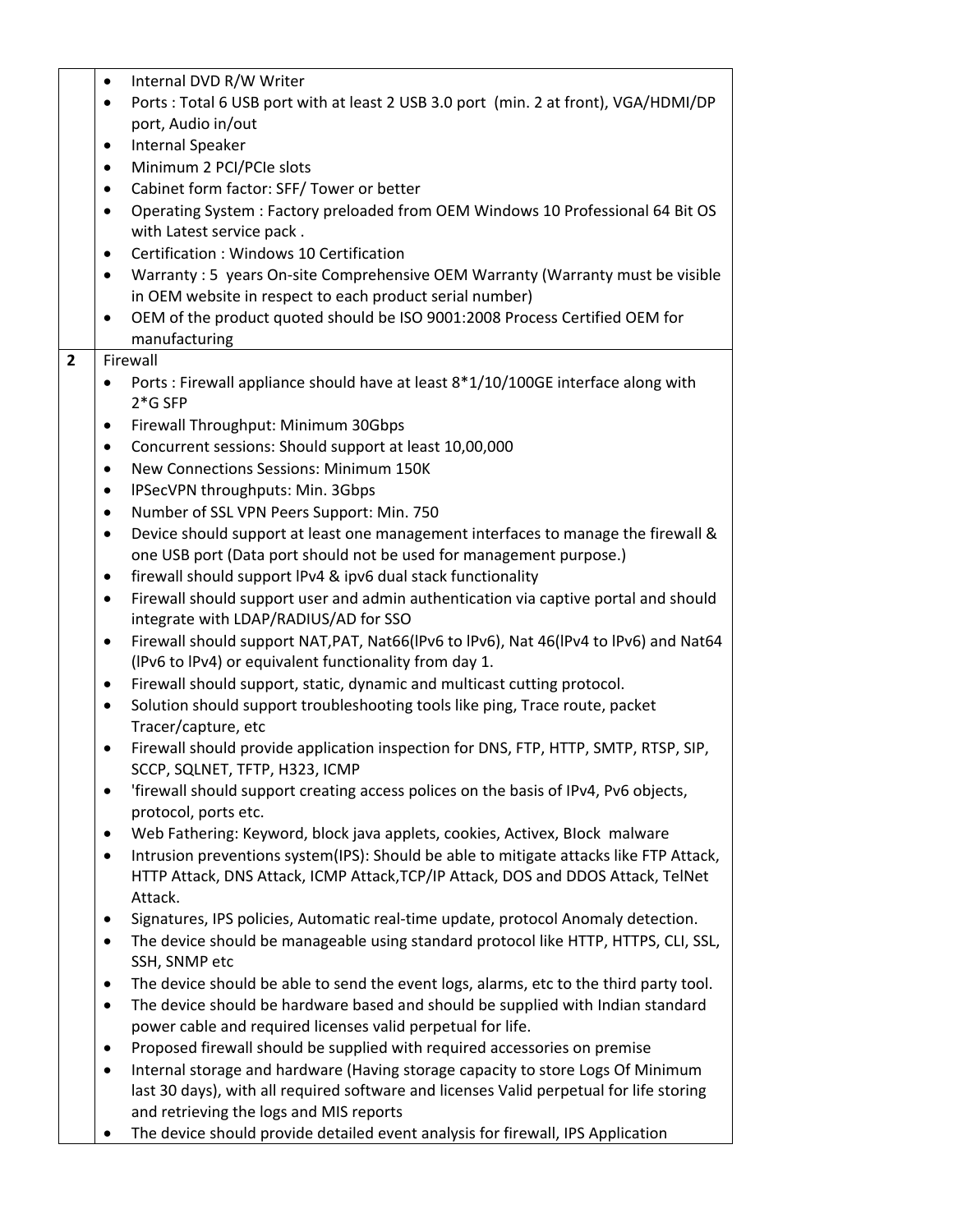|                         | Control Data Filtering With Reporting Of All The Components<br>٠                                |  |  |
|-------------------------|-------------------------------------------------------------------------------------------------|--|--|
|                         | Proposed device should also perform activities like Intrusion Prevention IP<br>٠                |  |  |
|                         | reputation, URL filtering, Web filtering, content filtering, Anti-BOT control and               |  |  |
|                         | antivirus from day 1 with required on menses valid perpetual for life and 24x7                  |  |  |
|                         | support valid for 5 years.                                                                      |  |  |
|                         | It Should Support Future Like Multiple IPS Bandwidth Limiting Or Restriction While<br>$\bullet$ |  |  |
|                         | User/Group                                                                                      |  |  |
|                         | OEM of the product quoted should be ISO 9001:2008 Process Certified OEM for<br>$\bullet$        |  |  |
|                         | manufacturing                                                                                   |  |  |
| $\overline{\mathbf{3}}$ | Laptop                                                                                          |  |  |
|                         |                                                                                                 |  |  |
|                         | Intel core i5 processor OR AMD Ryzen 5 processor or higher                                      |  |  |
|                         | $\checkmark$ Compatible chipset                                                                 |  |  |
|                         | $\checkmark$ 2GB Graphics Card                                                                  |  |  |
|                         | $\checkmark$ 16GB RAM,                                                                          |  |  |
|                         | ✓ 500GB or higher HDD/SSD,                                                                      |  |  |
|                         | $\checkmark$ Windows 10 Prof. OS,                                                               |  |  |
|                         | $\checkmark$ 14" Non Touch display                                                              |  |  |
|                         | $\checkmark$ Inbuilt Wifi and Bluetooth connectivity, LAN Port, HDMI port, Inbuilt              |  |  |
|                         | Speaker & Mic, Inbuilt Webcam                                                                   |  |  |
|                         | $\checkmark$ 5 years warranty                                                                   |  |  |
|                         | OEM of the product quoted should be ISO 9001:2008 Process Certified OEM for                     |  |  |
|                         | manufacturing                                                                                   |  |  |

# **Note : All the proposed hardware should be compatible with offered software framework/tool/module/application to impart the training as proposed in scope of work.**

| $\mathbf{1}$ | <b>Training</b>                                                                     |                                                                                                                                                                                                                                                                                                                                            |  |
|--------------|-------------------------------------------------------------------------------------|--------------------------------------------------------------------------------------------------------------------------------------------------------------------------------------------------------------------------------------------------------------------------------------------------------------------------------------------|--|
|              | Overall<br>Program                                                                  | These program courses shall be offered to students (from both<br>Engineering and Non-Engineering domains) in varying formats<br>and duration in the field of Block chain                                                                                                                                                                   |  |
|              | Global<br>Recognition<br>for the<br>Certificate /<br>Digital Badge<br>for Students: | The coveted Digital Badge directly issued by the industry partner<br>and recognized globally shall be awarded to all students passing<br>the program. The students shall be able to display/showcase the<br>Digital badge on their email closing information, Social media<br>platforms and Electronic resume.                             |  |
|              | Train the<br>Teachers'<br>program:                                                  | Train the Teachers' program conducted by industry subject<br>matter experts (on each of the specialization subjects) for<br>selected faculty members, who will also be awarded certificates<br>on successful competition of Train the Teacher's program, to<br>ensure smooth transition, delivery and management to the new<br>curriculum. |  |
|              | Lab<br>Guidance &<br>Support:                                                       | Industry experts' guidance in setting up the required Labs.                                                                                                                                                                                                                                                                                |  |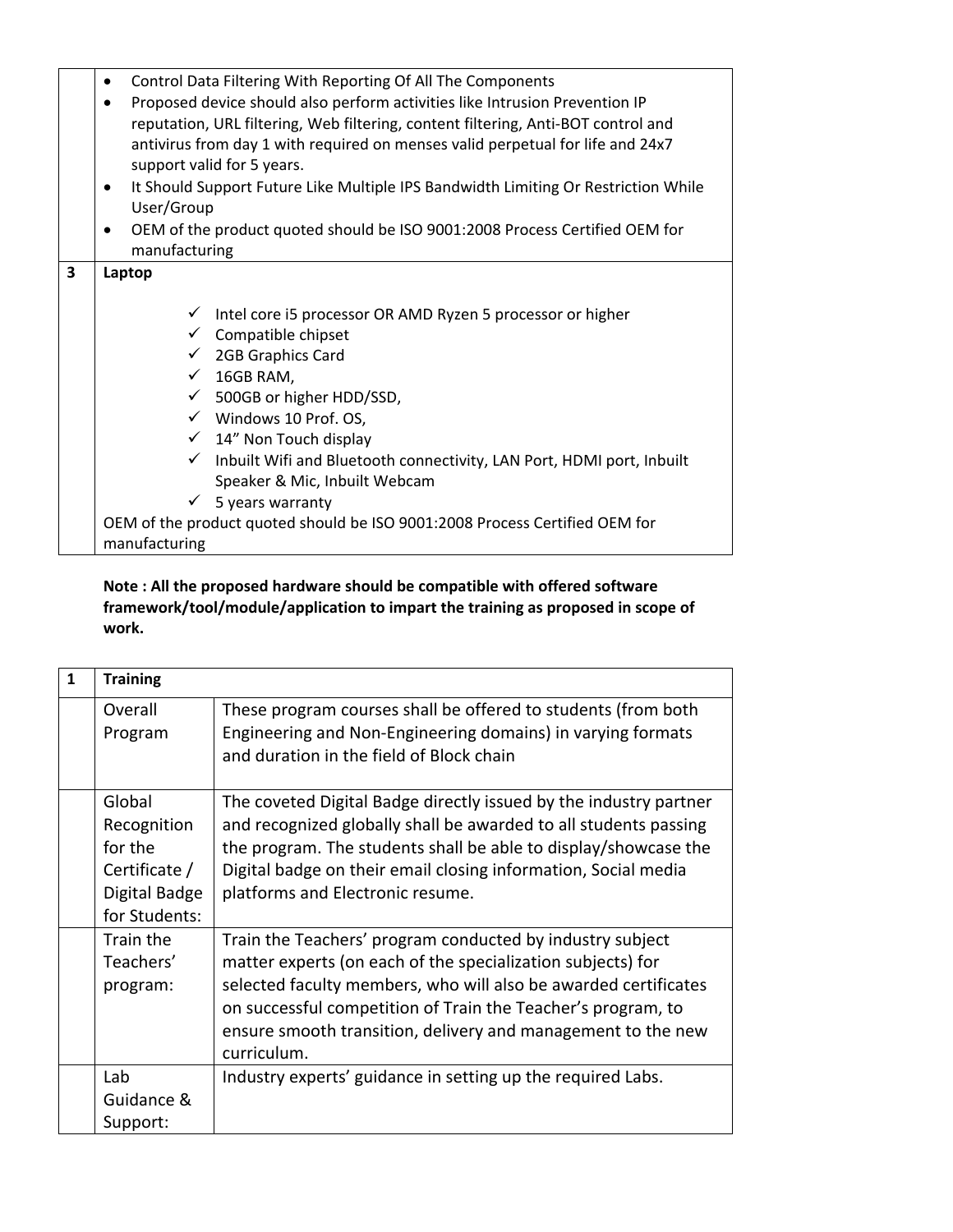| Project       | The focus on projects and applied learning shall be offered from |
|---------------|------------------------------------------------------------------|
| <b>Based</b>  | the very beginning. The theory courses shall be augmented by     |
| Learning:     | adequate project and applied work, which will help the students  |
|               | apply the knowledge they gain in classroom.                      |
| Vibrant       | The programs and courses offered shall be regularly reviewed and |
| Concurrency   | adjusted at the periodic intervals for their concurrency.        |
| οf            |                                                                  |
| Courseware:   |                                                                  |
| Online &      | The program courseware must be made available to participating   |
| Printed       | students in online mode and a set of printed copies of the       |
| Courseware    | courseware made available for faculty reference.                 |
| availability: |                                                                  |
|               |                                                                  |
| Course        | Training must be provided to participants in a batch of 30       |
| Module        | participants.                                                    |
|               | <b>Module-</b> (Probable topics for the training can further be  |
|               | refined as per industry need and standards) -- Introduction      |
|               | to Block chain, Configuration of hardware for Blockchain,        |
|               | Setting up Public and Private Blockchain, Developing             |
|               | applications for crypto currency and smart contracts, Project    |
|               | work.                                                            |
|               | Duration: 40 Hrs                                                 |
|               | Total participants for Module-: 90 (60 students + 30 faculties)  |
|               |                                                                  |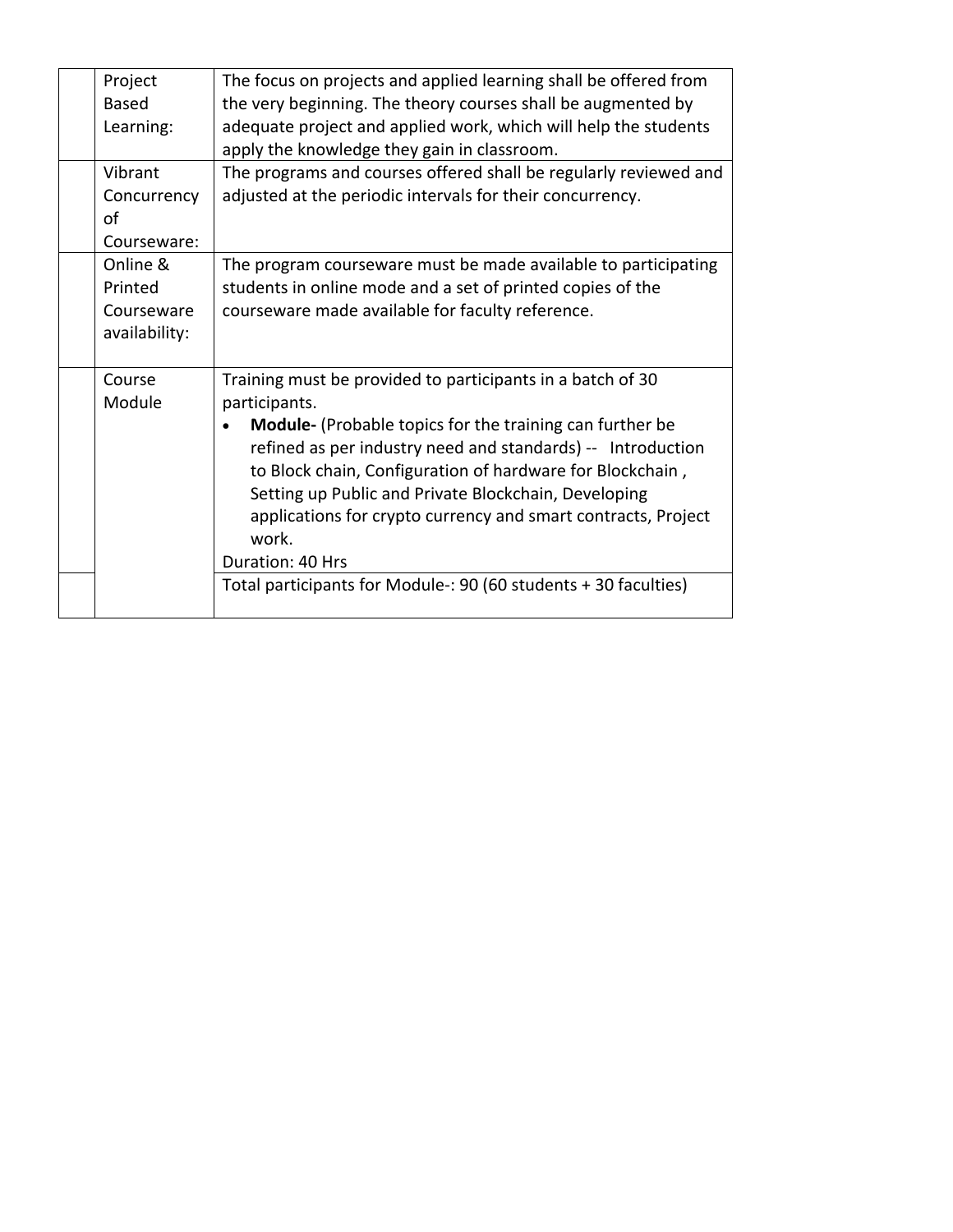#### **Financial bid format**

# **A) Hardware**

| Sr No | <b>Item Name</b> | Quantity | Unit price in Rs. With tax | <b>Total Price in Rs. With tax</b> |
|-------|------------------|----------|----------------------------|------------------------------------|
| 1     | <b>Desktop</b>   | 61       |                            |                                    |
| 2     | <b>Firewall</b>  |          |                            |                                    |
| 3     | Laptop           |          |                            |                                    |
|       | <b>Total A</b>   |          |                            |                                    |

# **B) Miscellaneous / site preparation**

| Sr. No         | <b>Item Name</b>                                                                                                                                                           | <b>Item Description</b> | Qty            | Unit<br>price in<br>Rs.<br>With<br>tax | <b>Total</b><br>Price in<br>Rs.<br>With<br>tax |
|----------------|----------------------------------------------------------------------------------------------------------------------------------------------------------------------------|-------------------------|----------------|----------------------------------------|------------------------------------------------|
| $\mathbf{1}$   | Air condition (split AC with invertor with Min. 3 star<br>rating)                                                                                                          | $1.5$ ton               | $\overline{2}$ |                                        |                                                |
| $\overline{2}$ | Air condition for computer lab<br>split AC with invertor with Min. 3 star rating)                                                                                          | 2 ton                   | $\overline{7}$ |                                        |                                                |
| 3              | Necessary Electrification with standard ISI make<br>cable/plug/socket/switch to be done in a lab for<br>required items to be supplied under this bid.                      |                         | 80             |                                        |                                                |
| 4              | 3500 ANSI Lumens LCD/DLP projector                                                                                                                                         | With screen             | 2              |                                        |                                                |
| 5              | Multi-functional printer without fax (Print, scan, Copy)                                                                                                                   |                         | 4              |                                        |                                                |
| 6              | Soft board                                                                                                                                                                 | 3 feet x4 feet          | 8              |                                        |                                                |
|                | White board                                                                                                                                                                | 2 feet x2 feet          | 4              |                                        |                                                |
| 8              | Steel cupboard                                                                                                                                                             |                         | 8              |                                        |                                                |
| 9              | Required network cabling with 3 no. 24 port switch with<br>all accessories along with cable laying. (including I/O,<br>Patch cords etc) for 60 points at various locations |                         | $\mathbf{1}$   |                                        |                                                |
| <b>Total B</b> |                                                                                                                                                                            |                         |                |                                        |                                                |

# **C : TRAINING**

| Sr.<br>No. | <b>Item Name</b>                                                                          | Price in Rs.<br>with tax |
|------------|-------------------------------------------------------------------------------------------|--------------------------|
|            | Training for faculty and students                                                         |                          |
|            | Total participants for Module-: 90 (60 students + 30 faculties) for the period of 3 years |                          |
|            | <b>Total C</b>                                                                            |                          |

**Grand total (A+B+C)**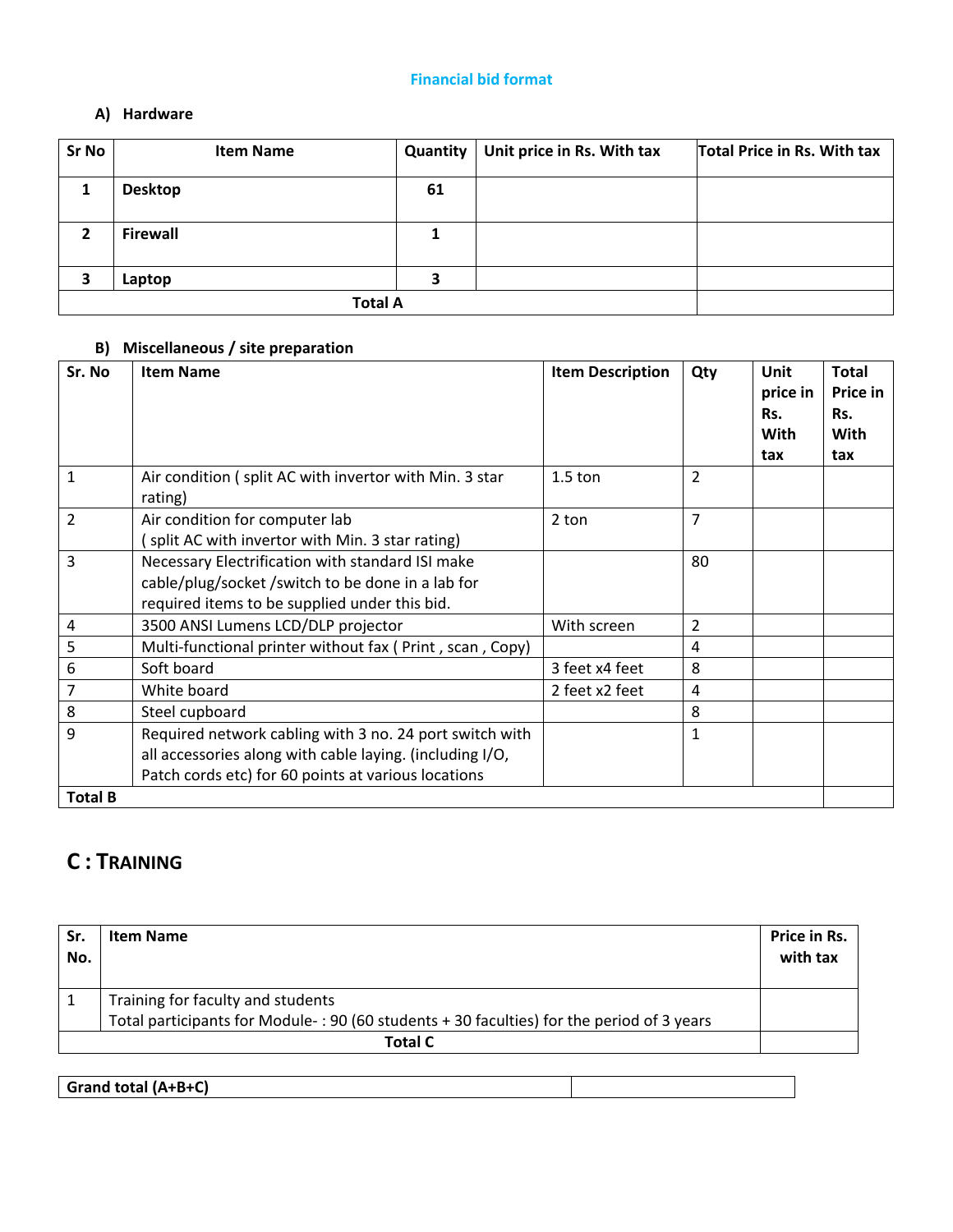Evaluation Technical Assessment (Submit Documents in the bid online on GeM portal)

| <b>Criteria</b><br>Maximum                                                                       |    |  |  |
|--------------------------------------------------------------------------------------------------|----|--|--|
| score                                                                                            |    |  |  |
| TEAM STRUCTURE & EMPLOYEE DETAILS & Company Profile                                              |    |  |  |
| Details about the business clients (national and international) that the sole bidder/ lead<br>a) |    |  |  |
| bidder in case of consortium/training provider is closely engaged with-in various                | 10 |  |  |
| capacities in the different Industries/Universities/Institutes.                                  |    |  |  |
|                                                                                                  |    |  |  |
| b) The proposal suggests a suitable team will be employed to deliver the required works for      | 05 |  |  |
| installation and configuration.                                                                  |    |  |  |
|                                                                                                  |    |  |  |
| c) The Tenderer's proposals for managing the different stages of the Contract are appropriate    | 05 |  |  |
| and adds value.                                                                                  |    |  |  |
| <b>QUALITY ASSURANCE</b>                                                                         |    |  |  |
| a) Providing the effective way of utilizing all equipments/items/software and a 'round the       | 10 |  |  |
| clock' call handling service with commitment from OEM                                            |    |  |  |
|                                                                                                  |    |  |  |
| Access to equipment/item/materials in case of failure of such item and Systematic work<br>b)     | 05 |  |  |
| plan for post-inspections, and performance assessment.                                           |    |  |  |
|                                                                                                  | 05 |  |  |
| c) Commitment to delivering a quality service and support from OEM                               |    |  |  |
| <b>SERVICING &amp; MAINTENANCE</b>                                                               |    |  |  |
| Bidder/OEM have sufficient knowledge to service, and diagnose of faults in equipments,<br>a)     | 10 |  |  |
| training modules and debugging the code.                                                         |    |  |  |
|                                                                                                  |    |  |  |
| b) Previous experience of providing the required services of similar nature to sites with a      | 10 |  |  |
| varying range of customer counts.                                                                |    |  |  |
| Training, Post Training REPORTING and support                                                    |    |  |  |
| a) The sole bidder/ any consortium member in case of consortium/training provider                | 5  |  |  |
| provided the training modules which are state of art/as per industry requirements.               |    |  |  |
| b) The trainer has relevant certificates in the training modules specified.                      | 5  |  |  |
|                                                                                                  |    |  |  |
| Training plan, Evaluation process and Post evaluation feedback reports available.<br>C)          | 10 |  |  |
| d) Availability of tools for statistical analysis of participants who undertook training.        | 05 |  |  |
|                                                                                                  |    |  |  |
| e) The details such as the number of trainees trained, employed $/$ job opportunities            |    |  |  |
| generated, feedback of trained participants.                                                     |    |  |  |
|                                                                                                  |    |  |  |
| f) Courses and Course Material should be developed and delivered by Globally renowned            |    |  |  |
| Organizations in the IT field.                                                                   |    |  |  |

**Bidder should get Minimum 60 marks in technical evaluation to qualify for opening of financial bid.**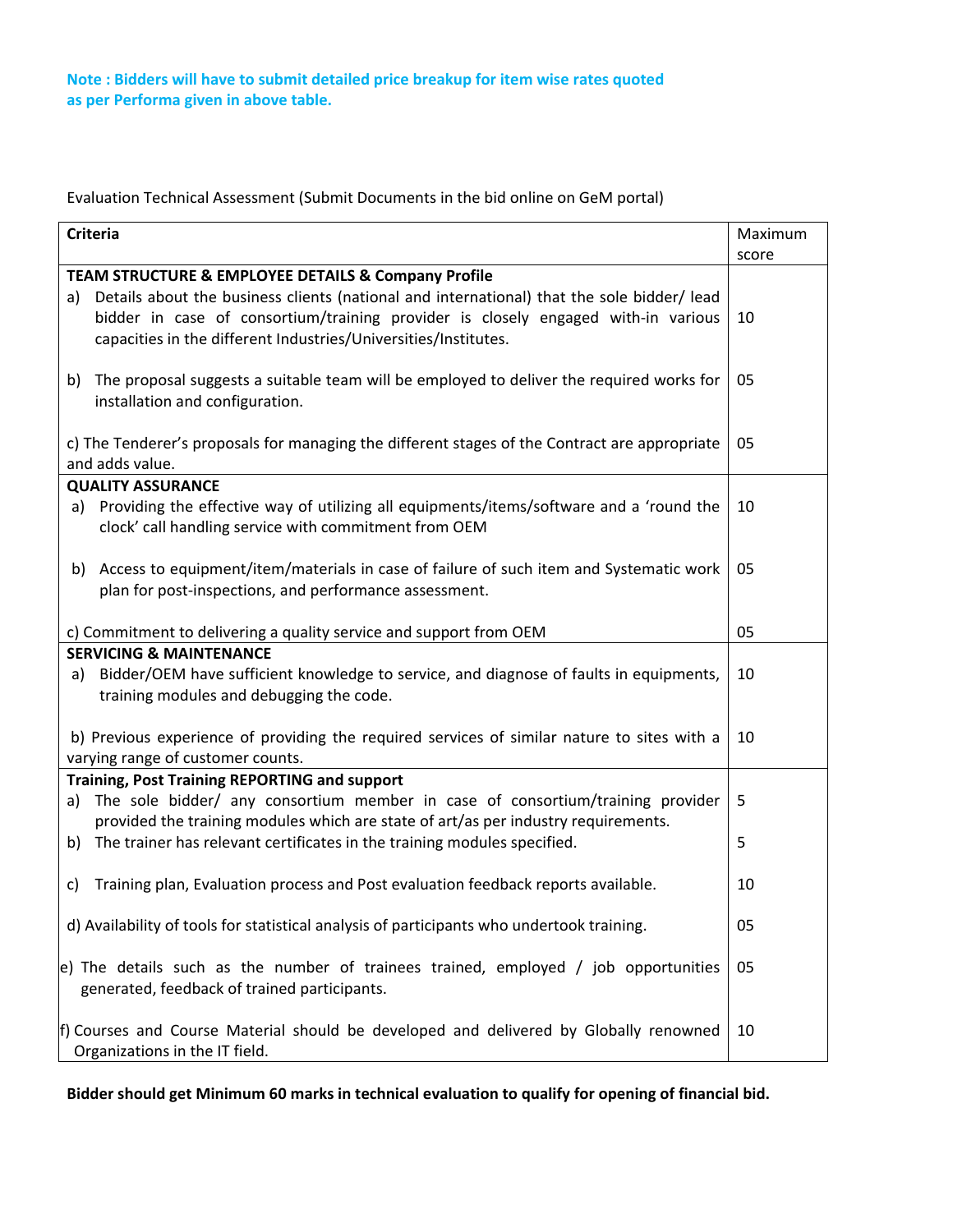**Lead Bidder and Consortium Member (if applicable) Details to be submitted at the time of bidding :** 

<<To be printed on Lead Bidder Company's Letterhead and signed by Authorized Signatory>>

Date: DD/MM/YYYY

**To, <<Name of Dept.>>**

**Subject:** Lead Bidder and Consortium

Dear Sir,

Please find below details of lead bidder and other consortium members for participation in "Bid no. \_\_\_\_\_\_\_\_\_\_\_\_\_.".

NOTE: To be filled for the lead bidder and each consortium member.

| <b>Particulars</b>                                           | Lead<br><b>Bidder</b> | Consortium<br>Member |
|--------------------------------------------------------------|-----------------------|----------------------|
| Name of the Organization                                     |                       |                      |
| Type of Organization (Private Ltd./Public Limited)           |                       |                      |
| Country of Registered Office                                 |                       |                      |
| Address of Registered Office                                 |                       |                      |
| Company Registration Details                                 |                       |                      |
| Date of Registration                                         |                       |                      |
| Details of any Global Certifications (ISO/ITIL/Comma<br>etc. |                       |                      |
| <b>GST Number</b>                                            |                       |                      |
| PAN/Equivalent                                               |                       |                      |
| Address of Registered Office in India                        |                       |                      |
| No. of Years of Operation in India                           |                       |                      |
| Stake in Consortium (%)                                      |                       |                      |
| Authorized Signatory Name                                    |                       |                      |
| Authorized Signatory Designation                             |                       |                      |
| Authorized Signatory Contact Details                         |                       |                      |

Thanking you,

Yours faithfully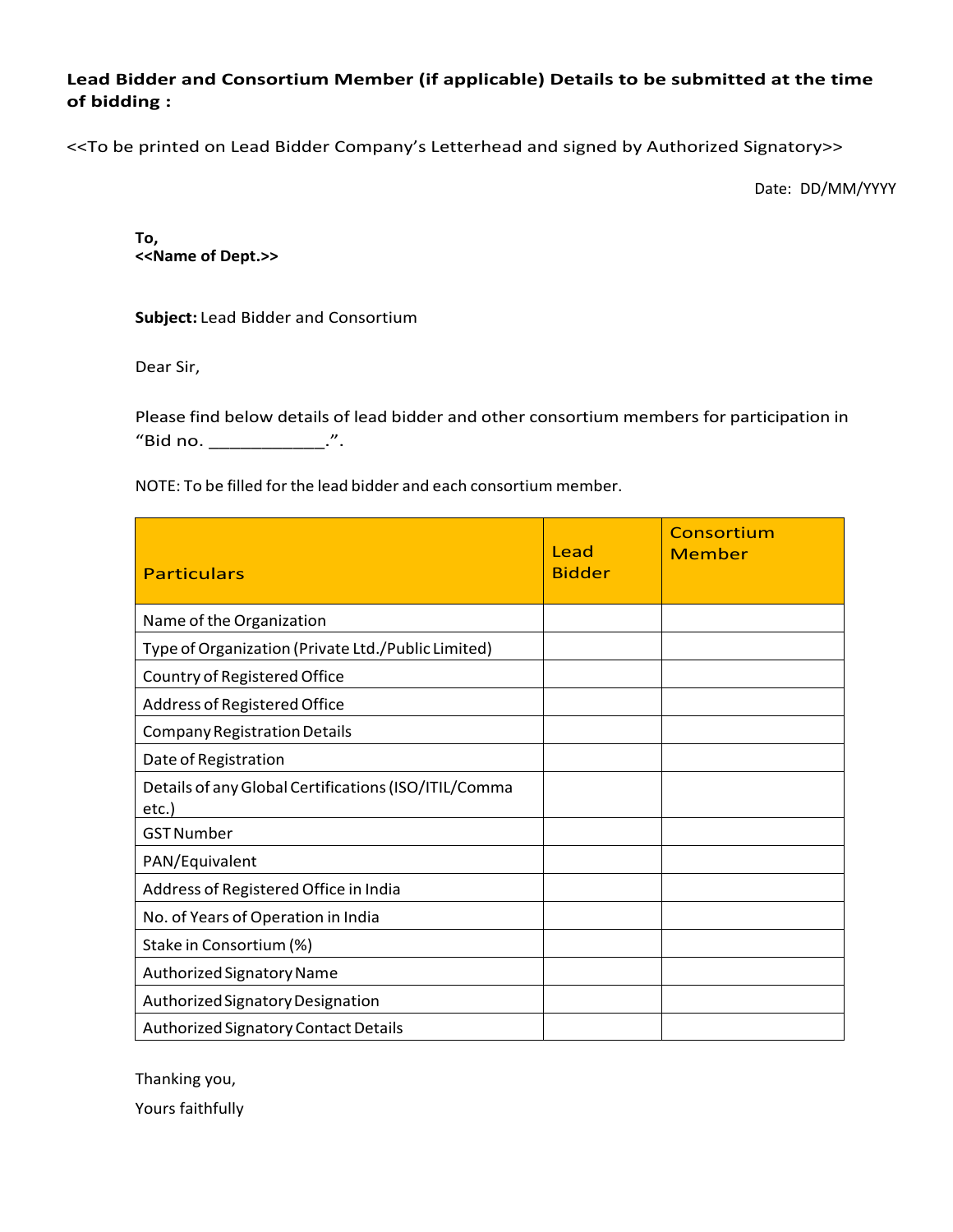(Signature of the Authorized signatory of the Bidding Organization)

| Name                    |  |
|-------------------------|--|
| Designation             |  |
| Date                    |  |
| Company Seal            |  |
| <b>Business Address</b> |  |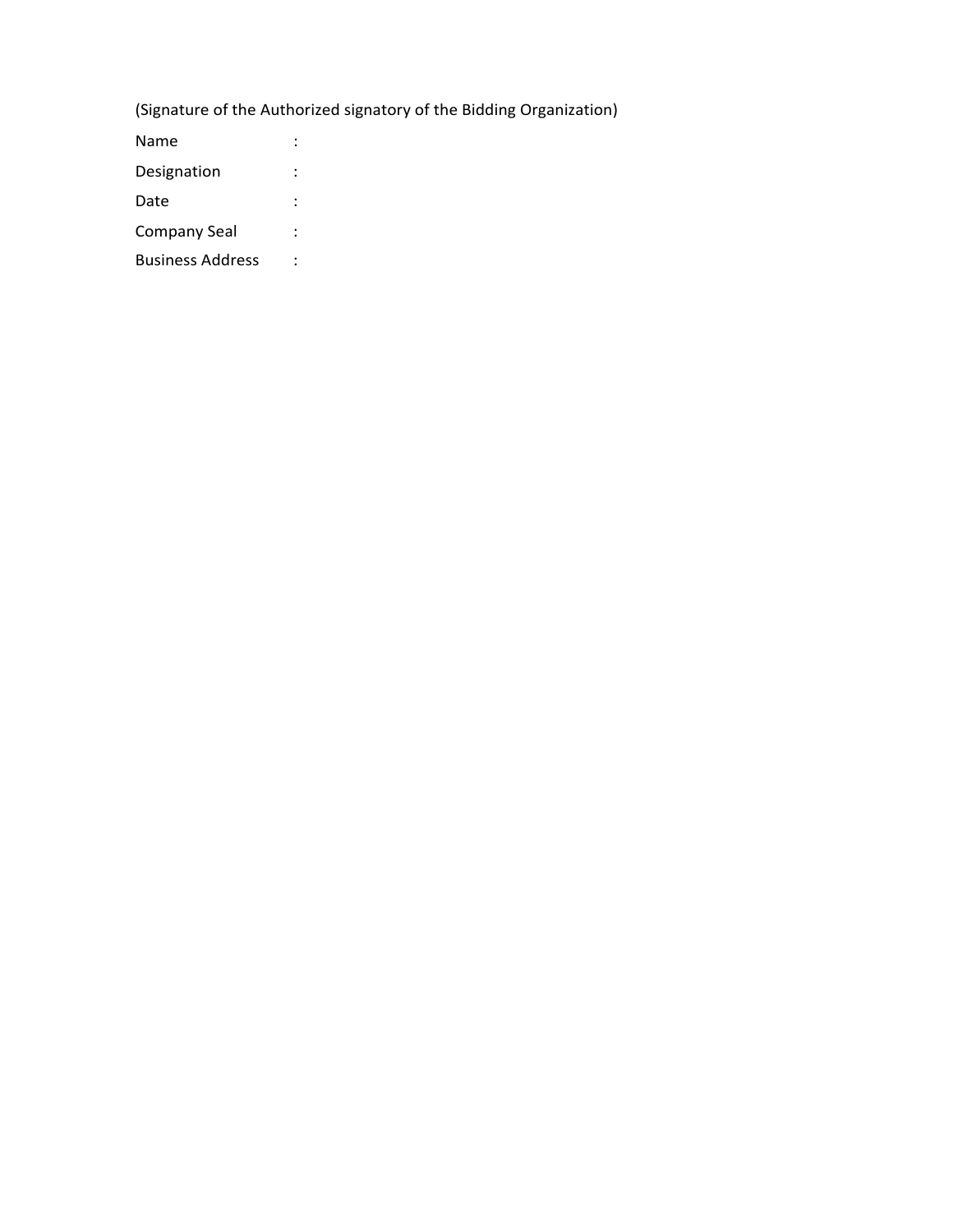# **Undertaking as per Office Memorandum No.: F. No.6/18/2019‐PPD dated 23.07.2020 & Office Memorandum No.: F.18/37/2020‐PPD dated 08.02.2021 of Ministry of Finance, Dept. of Expenditure, Public Procurement division :**

Bidders are requested to kindly go through the Office Memorandum No.: F. No.6/18/2019-PPD dated 23.07.2020 & Office Memorandum No.: F.18/37/2020‐PPD dated 08.02.2021 of Ministry of Finance, Dept. of Expenditure, Public Procurement division related restrictions on procurement from border countries. As per this GR, bidders are required to quote/offer the product which adheres to this GR. The undertaking as from bidder as well as from offered product OEM is required to be submitted along with bid as per given Performa.

#### **On letterhead of Bidder**

## **Sub: Undertaking as per Office Memorandum No.: F. No.6/18/2019‐PPD dated 23.07.2020 & Office Memorandum No.: F.18/37/2020‐PPD dated 08.02.2021 of Ministry of Finance, Dept. of Expenditure, Public Procurement division**

**Ref: Bid Number:** 

I have read the clause regarding restriction on procurement from a bidder of a country which shares a land border with India. I certify that we as a bidder and quoted product from following OEMs are not from such a country or, if from such a country, these quoted products OEM has been registered with competent authority. I hereby certify that these quoted product & its OEM fulfils all requirements in this regard and is eligible to be considered for procurement for Bid number:

| No. | <b>Item Category</b> | <b>Quoted Make &amp; Model</b> |
|-----|----------------------|--------------------------------|
| 1   |                      |                                |
| h   |                      |                                |

In case I'm supplying material from a country which shares a land border with India, I will provide evidence for valid registration by the competent authority, otherwise GIL/End user Dept. reserves the right to take legal action on us.

(Signature)

Authorized Signatory of **M/s <<Name of Company>>**